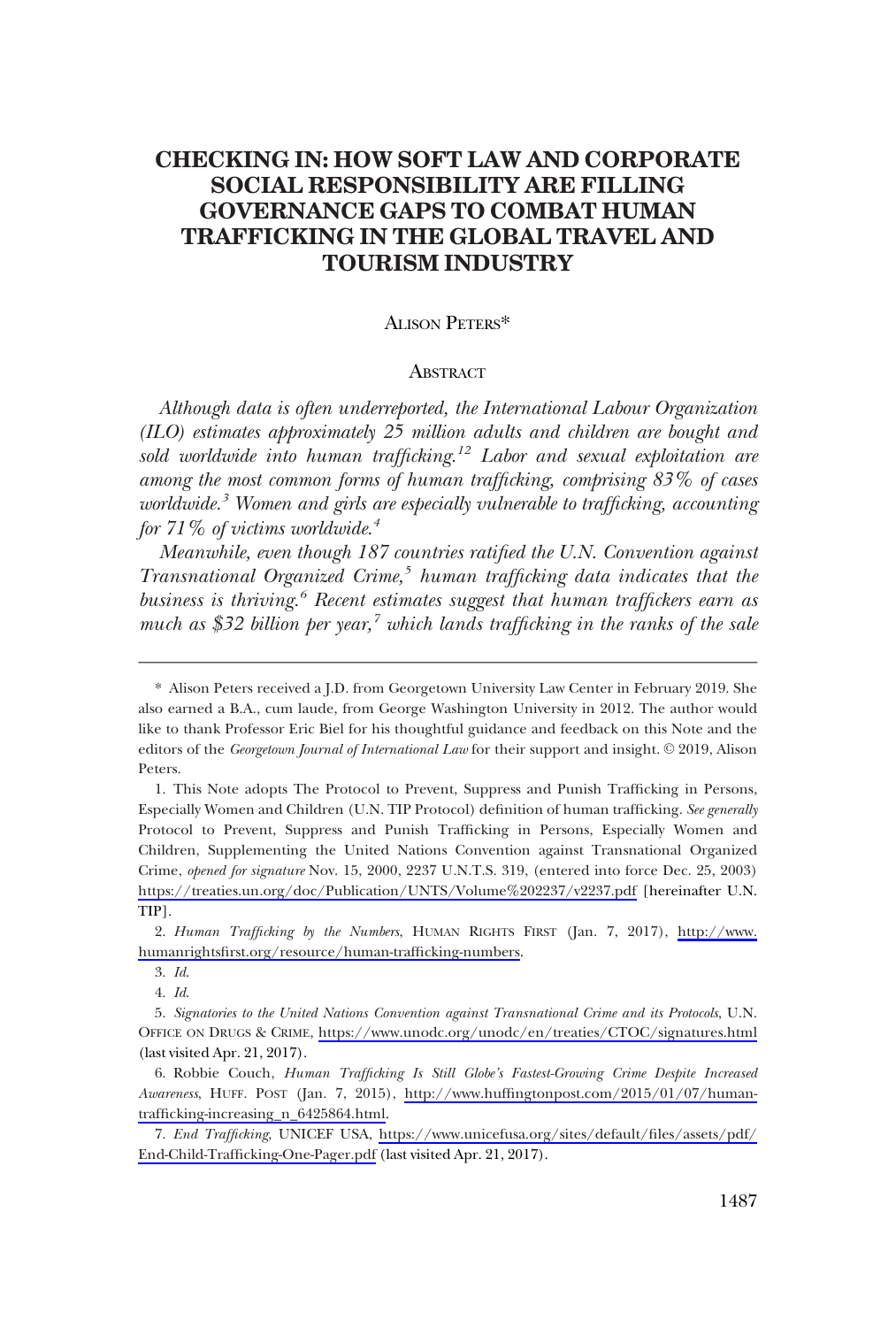*of drugs and arms as one of the world's most profitable illicit crimes.<sup>8</sup> Moreover, traffickers are becoming increasingly savvy, adapting the latest social media and Internet technologies to cross national borders and evade law enforcement around the world.<sup>9</sup>*

*The global travel and tourism industry,<sup>10</sup> composed of tour operators, lodging and accommodation businesses, travel agencies, and travel distribution corporations, as well as airlines and other transportation operators, is a prime target and what Travel Weekly describes as an "unwitting accomplice" in human trafficking.<sup>11</sup> Hotels are used by traffickers as temporary lodging for sexual encounters; airlines carry victims to their next location; and tour operators supply travelers eager to partake in illicit activity.<sup>12</sup> While some headway has been made to make these businesses more aware and accountable for this illicit activity, an array of barriers, including a lack of training on how to handle issues as well as gaps in international policy and national and subnational implementation, hampers efforts.<sup>13</sup>*

*The global travel and tourism industry is a \$7.6 trillion per year industry,<sup>14</sup> and harnessing the power of the sprawling global tourism business is a key battleground for the fight against human trafficking.<sup>15</sup> First, this Paper identifies gaps in human trafficking hard law at the international, national, and subnational levels to create corporate accountability for human trafficking. Second, this Paper analyzes how soft law, such as international policy guidelines, and corporate social responsibility (CSR) initiatives may help fill these gaps. Finally, this Paper suggests a path forward, outlining a multidisciplinary approach to combating trafficking in the global travel and tourism industry.* 

11. Kate Rice, *The War on Human Trafficking*, TRAVEL WEEKLY (May 7, 2014), http://www. [travelweekly.com/Travel-News/Travel-Agent-Issues/The-war-on-human-trafficking](http://www.travelweekly.com/Travel-News/Travel-Agent-Issues/The-war-on-human-trafficking).

*Id*. 12.

13. MICHELE SARKISIAN, CORNELL HOSP. REPORT, ADOPTING THE CODE: HUMAN TRAFFICKING AND THE HOSPITALITY INDUSTRY 8 (2015).

14. Global Travel and Tourism Industry - Statistics & Facts, STATISTA, [https://www.statista.com/](https://www.statista.com/topics/962/global-tourism/) [topics/962/global-tourism/](https://www.statista.com/topics/962/global-tourism/) (last visited Apr. 21, 2017).

Couch, *supra* note 6. 8.

*Tech-Savvy Sex Traffickers Stay Ahead of Authorities as Lure Teens Online*, REUTERS (Nov. 15. 2015, 9. 7:00 PM), <http://www.reuters.com/article/women-conference-traffickers-idUSL8N1343ZL20151116> [hereinafter Savvy Traffickers].

This Paper adopts the definition of the global travel and tourism industry used in The 10. Code. *See generally* Organizational Structure, THE CODE, [http://www.thecode.org/about/](http://www.thecode.org/about/organizational-structure/)  [organizational-structure/](http://www.thecode.org/about/organizational-structure/) (last visited Apr. 21, 2017).

Anna Williams Shavers, *Human Trafficking, the Rule of Law, and Corporate Social Responsibility*, 15. 9 S.C. J. INT'L L. & BUS. 39, 83-84 (2012).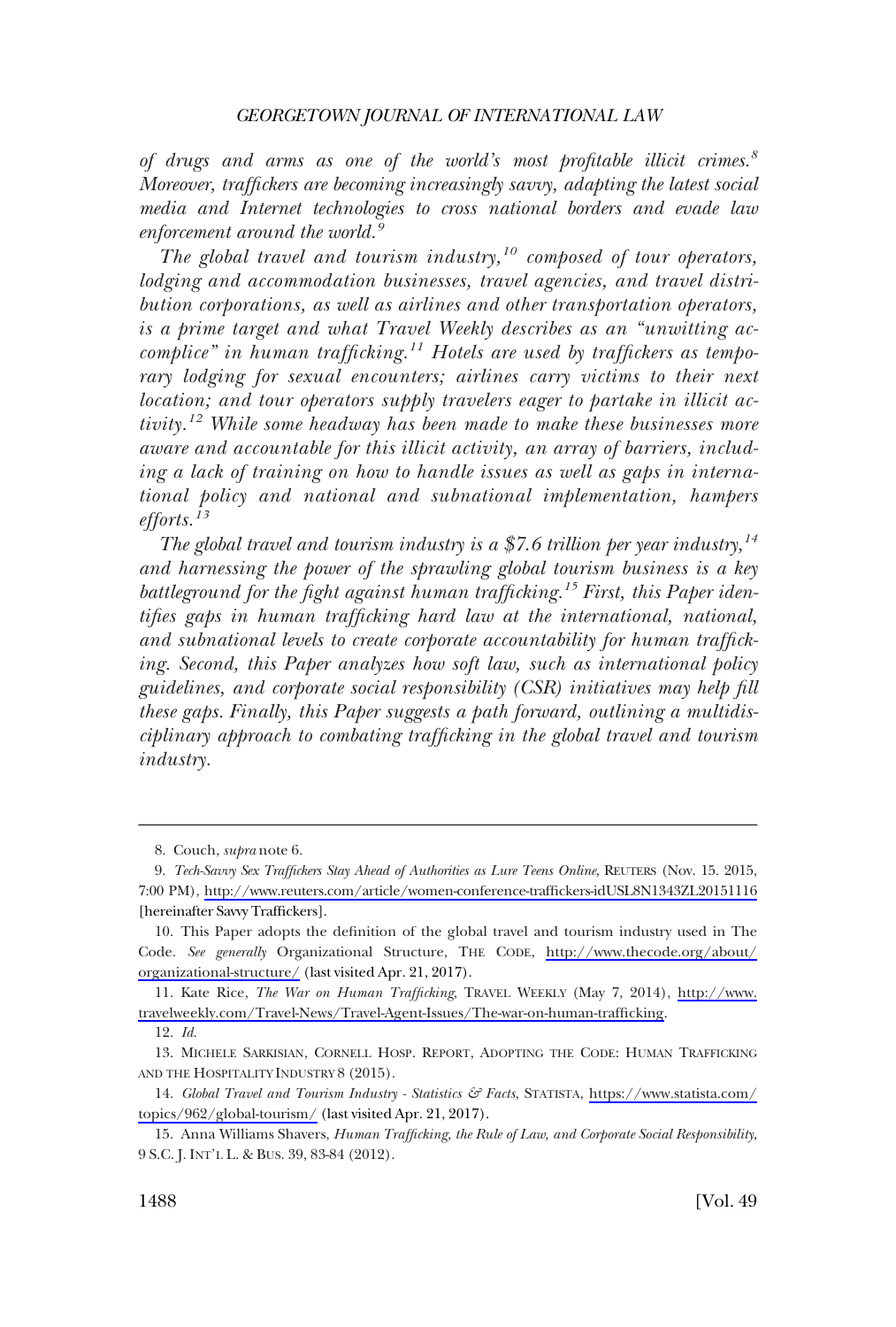| Ι.   |                                                                  | 1489 |
|------|------------------------------------------------------------------|------|
| II.  | HARD LAW: ASSESSING GOVERNANCE GAPS IN HUMAN TRAFFICKING         |      |
|      | LAW TO CREATE CORPORATE ACCOUNTABILITY                           | 1491 |
|      | U.N. Trafficking in Persons Protocol<br>A.                       | 1491 |
|      | The ILO's Forced Labor Protocol<br><b>B.</b>                     | 1493 |
|      | $C_{\cdot}$<br>National and Subnational Human Trafficking Law    | 1495 |
|      | 1.                                                               | 1495 |
|      | United Kingdom's Modern Slavery Act<br>$\mathfrak{a}.$           | 1495 |
|      | India's Trafficking of Persons Bill<br>$b$ .                     | 1496 |
|      | 2.<br>Subnational Law                                            | 1498 |
|      | California Transparency in Supply Chains Act<br>$\overline{a}$ . | 1498 |
|      | Pennsylvania Act 105 and Connecticut Public Act<br>$b$ .         |      |
|      |                                                                  | 1499 |
| III. | SOFT LAW: INTERNATIONAL POLICIES ON BUSINESS AND HUMAN           |      |
|      | RIGHTS FILLING GOVERNANCE GAPS                                   | 1501 |
|      | $A_{\cdot}$                                                      | 1502 |
|      | B.                                                               | 1503 |
| IV.  | CORPORATE SOCIAL RESPONSIBILITY: INITIATIVES IN THE GLOBAL       |      |
|      | TRAVEL AND TOURISM INDUSTRY FILLING GOVERNANCE GAPS              | 1504 |
|      | Awareness Raising and Training: AHLEI Modules and<br>А.          |      |
|      | CHME Combat Human Trafficking Initiative                         | 1505 |
|      | Partnerships and Commitment: The Code<br>B.                      | 1508 |
| V.   | THE PATH FORWARD                                                 | 1509 |
|      | Expand Targeted Hard Law Legislation, Complemented by<br>А.      |      |
|      |                                                                  | 1510 |
|      | <b>Increase Opportunities for Public-Private</b><br><b>B.</b>    |      |
|      | Multistakeholderism                                              | 1511 |
|      | Develop Capacity-Building Initiatives Through Public-<br>С.      |      |
|      | Private Partnerships                                             | 1512 |
| VI.  |                                                                  | 1512 |

### I. INTRODUCTION

According to the U.N. World Tourism Organization (UNWTO), approximately 1.2 billion tourists traveled outside of their country's borders for one night or more in 2015.<sup>16</sup> The UNWTO indicates that this is the largest global tourism spike in recent years with an increase of 4.4% over 2014, making 2015 the sixth consecutive year of

<sup>16.</sup> Karla Cripps, *International Tourists Hit Record 1.2 billion in 2015*, says UNWTO, CNN (Jan. 19, 2016), [http://www.cnn.com/2016/01/19/travel/international-tourists-2015.](http://www.cnn.com/2016/01/19/travel/international-tourists-2015)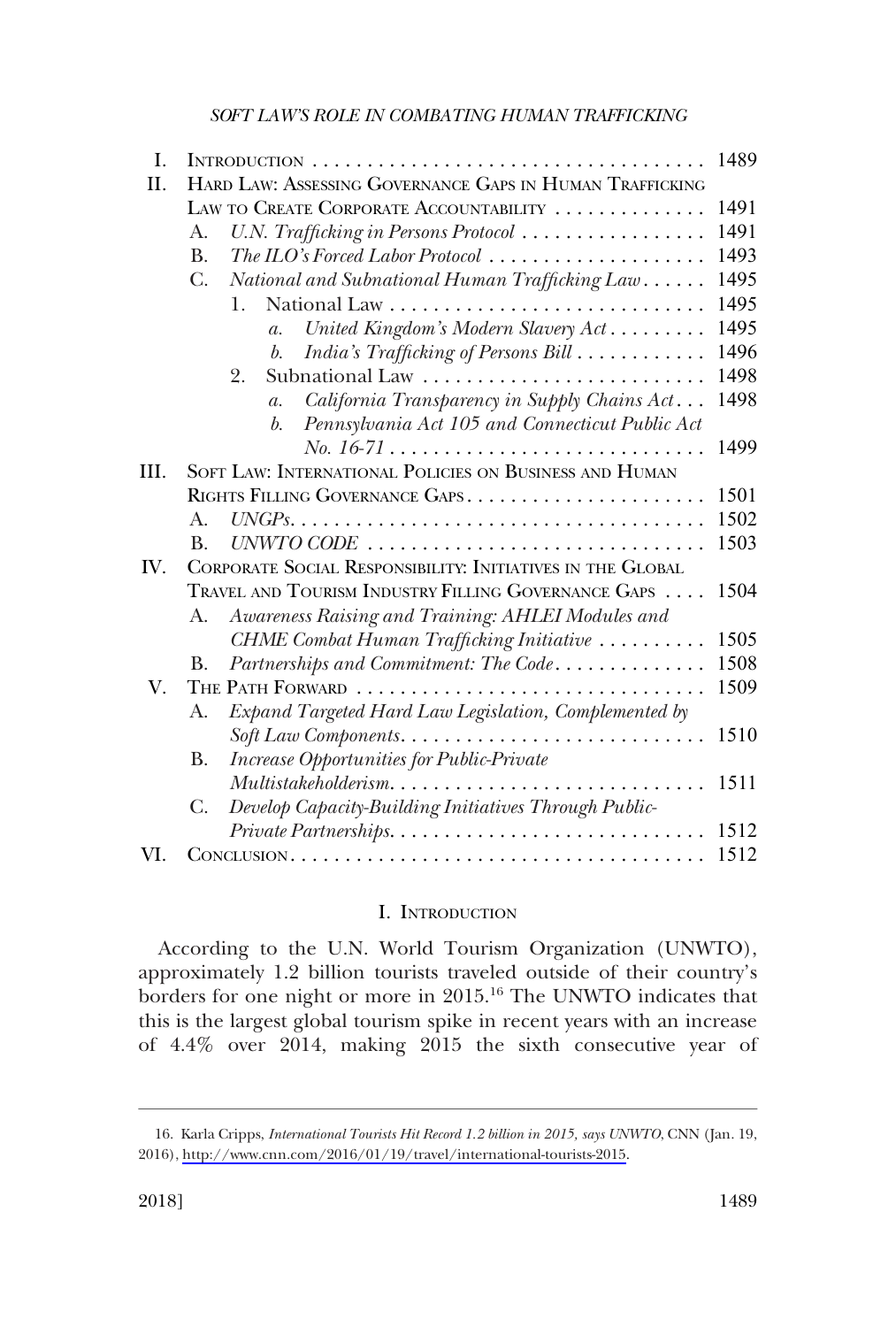above-average growth in the industry.<sup>17</sup> However, along with this influx comes a host of new issues facing the global travel and tourism industry. As the flow of tourists across borders grows, so does human trafficking. And with greater demand comes greater responsibility.<sup>18</sup>

Unfortunately, the global travel and tourism industry, composed of lodging and accommodation businesses, travel agencies, and travel distribution corporations, as well airlines and other transportation operators, has long been an "unwitting accomplice"<sup>19</sup> in human trafficking. These businesses are targeted as facilitators in helping human traffickers carry out acts at home and abroad.<sup>20</sup> *Travel Weekly*  explains this phenomenon: "[p]lanes transport perpetrators and their victims; traffickers with groups of children pass through international checkpoints; hotels house pimps and their victims and provide a venue for exploitation."<sup>21</sup>

However, providing one out of eleven jobs in the world,<sup>22</sup> the global travel and tourism industry is also uniquely positioned to fight international human trafficking. Combating increasingly tactful human traffickers requires a multidisciplinary approach.<sup>23</sup> For example, one study suggests that if businesses in the travel industry were to increase operational costs by 10% to combat trafficking, a trafficker would have to increase his prices by 24% to maintain profits.<sup>24</sup> The UNWTO is also aware of the industry's unique positioning, stating: "[i]t is appalling to see tourism infrastructure being used by traffickers to victimize the vulnerable . . . The tourism sector can and should play a vital role in preventing human trafficking linked to tourism, including sexual exploitation."<sup>25</sup>

Yet, at a crucial time for industry-wide action, weak accountability mechanisms threaten corporate impact. While human trafficking law

*Id*. 17.

<sup>18.</sup> Press Release, U.N. World Tourism Org., We Must Act Together to Fight Exploitation and Human Trafficking in Tourism, Say UN and International Partners, U.N. Press Release 12023 (Apr. 24, 2012), [http://media.unwto.org/en/press-release/2012-04-24/we-must-act-together](http://media.unwto.org/en/press-release/2012-04-24/we-must-act-together-fight-exploitation-and-human-trafficking-tourism-say-u)[fight-exploitation-and-human-trafficking-tourism-say-u](http://media.unwto.org/en/press-release/2012-04-24/we-must-act-together-fight-exploitation-and-human-trafficking-tourism-say-u) [hereinafter UNWTO Press Release]. *See also* Rice, *supra* note 11.

<sup>19.</sup> Rice, *supra* note 11.

<sup>20.</sup> Shavers, *supra* note 15, at 64.

<sup>21.</sup> Rice, *supra* note 11.

*Id*. 22.

Erika R. George & Scarlet R. Smith, *In Good Company: How Corporate Social Responsibility Can* 23. *Protect Rights and Aid Efforts to End Child Sex Trafficking and Modern Slavery*, 46 N.Y.U. J. INT'L L. & POL. 55, 111.

*Id*. at 104. 24.

UNWTO Press Release, *supra* note 18. 25.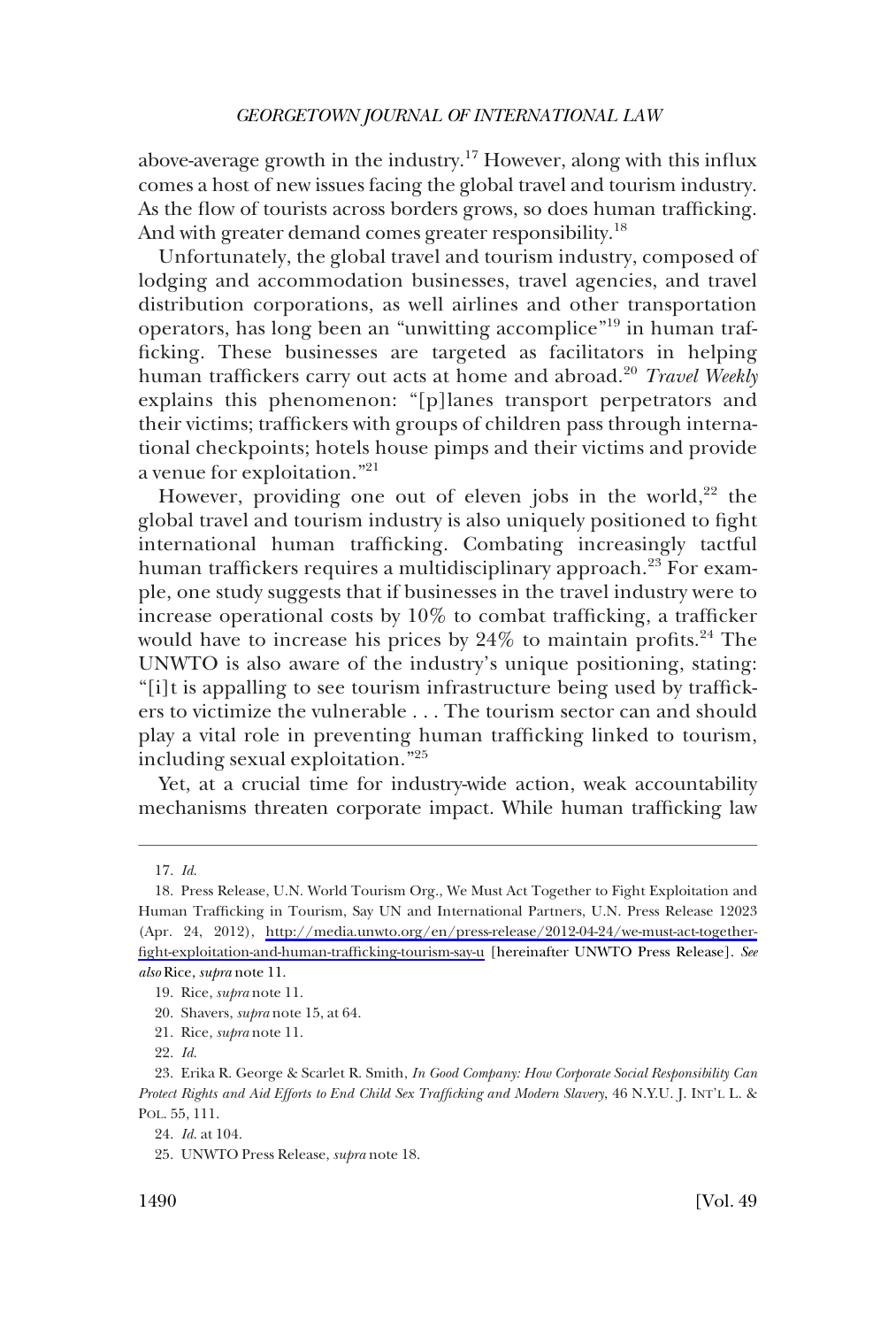<span id="page-4-0"></span>exists, very few hard laws specifically address corporate accountability. Instead, soft law, such as the U.N. Guiding Principles on Business and Human Rights (UNGPs), and industry corporate social responsibility (CSR) efforts help fill the gaps to drive corporate accountability.

This Paper analyzes three tools to combat human trafficking and create corporate accountability in the global travel and tourism industry: hard law,<sup>26</sup> soft law,<sup>27</sup> and CSR initiatives. First, this Paper examines the role of hard law in combating human trafficking and identifies gaps in national and subnational implementation to create accountability. Second, this Paper discusses the roles of soft law and CSR initiatives, addressing how they fill some of these gaps. Finally, this Paper sets forth recommendations for a multidisciplinary approach to combating trafficking in the global travel and tourism industry, emphasizing how hard law, soft law, and CSR initiatives work in concert to create corporate accountability in the fight against trafficking.

# II. HARD LAW: ASSESSING GOVERNANCE GAPS IN HUMAN TRAFFICKING LAW TO CREATE CORPORATE ACCOUNTABILITY

The following section reviews select human trafficking laws at international, national, and subnational levels. It examines the role of hard law in anti-trafficking efforts and its emphasis on state actors to implement legal measures. In doing so, it identifies certain gaps in hard law implementation to create corporate accountability in the global travel and tourism industry and discusses how hard law might be just one of several tools, along with soft law and CSR, to create corporate accountability to combat human trafficking.

# A. *U.N. Trafficking in Persons Protocol*

The Protocol to Prevent, Suppress and Punish Trafficking in Persons, Especially Women and Children (U.N. TIP) is one of the three protocols (collectively, Palermo Protocols) supplementing the U.N. Convention against Transnational Organized Crime adopted in 2000.28 The U.N. TIP is widely considered controlling international law in anti-

<sup>26.</sup> Hard law "refers to legal obligations of a formally binding nature." Gregory C. Shaffer & Mark A. Pollack, *Hard vs. Soft Law: Alternatives, Complements, and Antagonists in International Governance*, 94 MINN. L. REV. 706, 707 (2010) [hereinafter Hard Law vs. Soft Law].

<sup>27.</sup> Soft law "refers to those that are not formally binding but may nonetheless lead to binding hard law." *Id*.

Naomi Jiyoung Bang, *Casting a Wide Net to Catch the Big Fish: A Comprehensive Initiative to*  28. *Reduce Human Trafficking in The Global Seafood Chain*, 17 U. PA. J.L. & SOC. CHANGE 221, 249 (2014).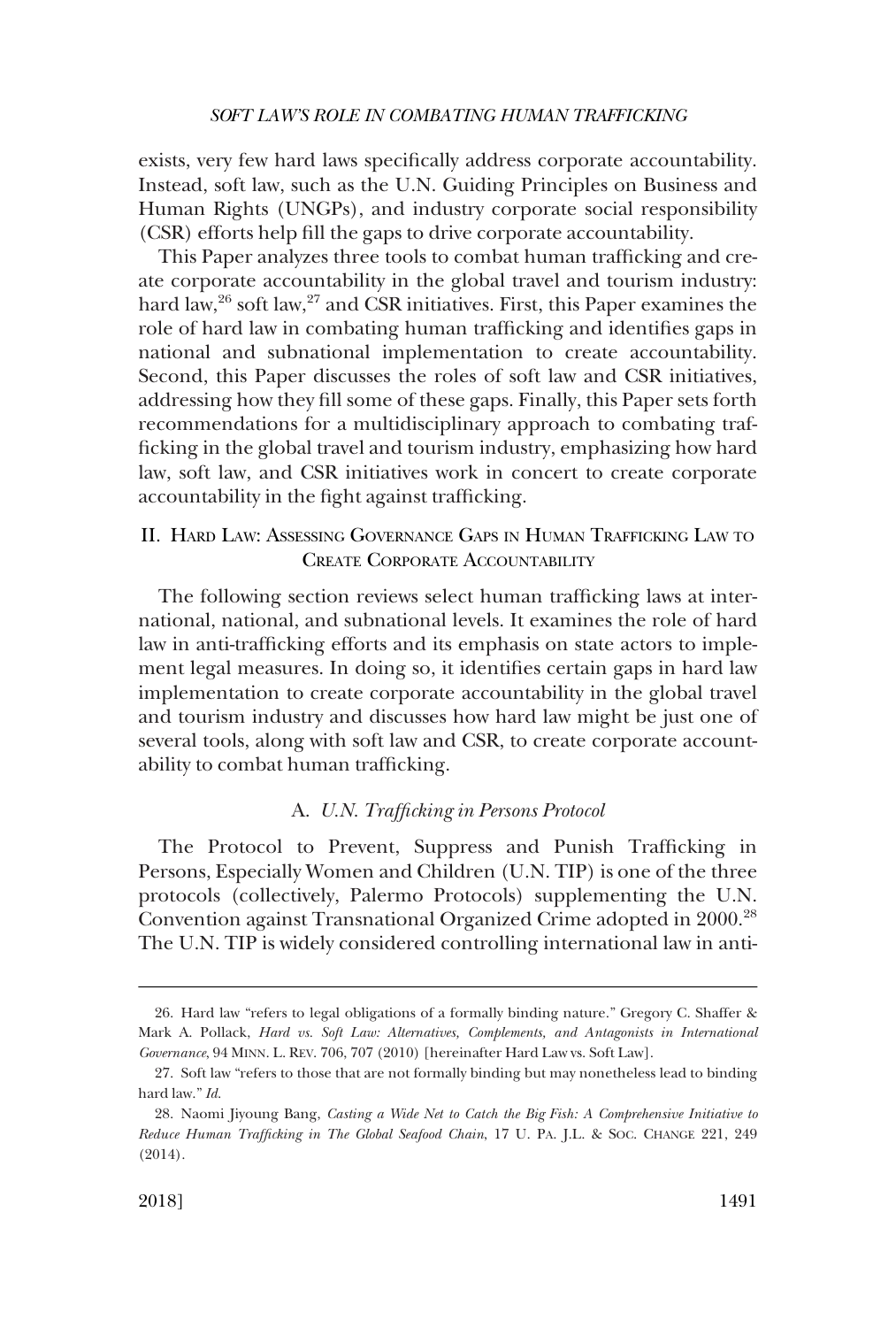human trafficking efforts.<sup>29</sup> This law is remarkable because it is the first global, legally binding treaty with an internationally agreed-upon definition of trafficking in persons.30

This definition states as follows:

Trafficking in persons shall mean the recruitment, transportation, transfer, harbouring or receipt of persons, by means of the threat or use of force or other forms of coercion, of abduction, of fraud, of deception, of the abuse of power or of a position of vulnerability or of the giving or receiving of payments or benefits to achieve the consent of a person having control over another person, for the purpose of exploitation. Exploitation shall include, at a minimum, the exploitation of the prostitution of others or other forms of sexual exploitation, forced labour or services, slavery or practices similar to slavery, servitude or the removal of organs.<sup>31</sup>

The definition can be broken down into three parts: acts, means, and purpose.<sup>32</sup> "Acts" refers to the actions by which violators traffic humans.<sup>33</sup> Under the U.N. TIP, these actions include recruitment, transportation, transfer, harbouring, and/or receipt of a person. $34$ Note, the "acts" include a wide array of vehicles by which a violator may traffic—veering away from an earlier, more narrow legal emphasis on smuggling victims.<sup>35</sup> The "means" by which trafficking takes places is also a significantly evolved concept compared to earlier definitions.<sup>36</sup> For example, by including the phrase "abuse of power,"<sup>37</sup> the definition recognizes the imbalance of power often consistent in human trafficking incidents between perpetrator and victim. Finally, with regards to "purpose," the U.N. TIP includes *dolus specialis*, a *mens rea* of trafficking

*Id*. 34.

*The definition of trafficking*, ECPAT-UK, [http://www.ecpat.org.uk/content/definition-](http://www.ecpat.org.uk/content/definition-trafficking)29. [trafficking](http://www.ecpat.org.uk/content/definition-trafficking) (last visited Apr. 21, 2017).

Bang, *supra* note 28. 30.

U.N. TIP, *supra* note 1, art. 3. 31.

*Sex Trafficking Acts, Means and Purpose*, VIRTUAL KNOWLEDGE CTR. TO END VIOLENCE AGAINST 32. WOMEN & GIRLS, [http://www.endvawnow.org/en/articles/548-sex-trafficking-acts-means-and](http://www.endvawnow.org/en/articles/548-sex-trafficking-acts-means-and-purpose.html)[purpose.html](http://www.endvawnow.org/en/articles/548-sex-trafficking-acts-means-and-purpose.html) (last visited Sept. 18, 2018).

*Id*. 33.

Phillip Hunter & Quinn Kepes, *Human Trafficking & Global Supply Chains: A Background Paper* 4 35. (U.N. Special Rapporteur on trafficking in persons, especially women and children Nov. 12, 2012), [http://www.ohchr.org/Documents/Issues/Trafficking/Consultation/2012/BackgroundPaper.pdf.](http://www.ohchr.org/Documents/Issues/Trafficking/Consultation/2012/BackgroundPaper.pdf)

*Id*. at 5. 36.

U.N. TIP, *supra* note 1, at art. 3. 37.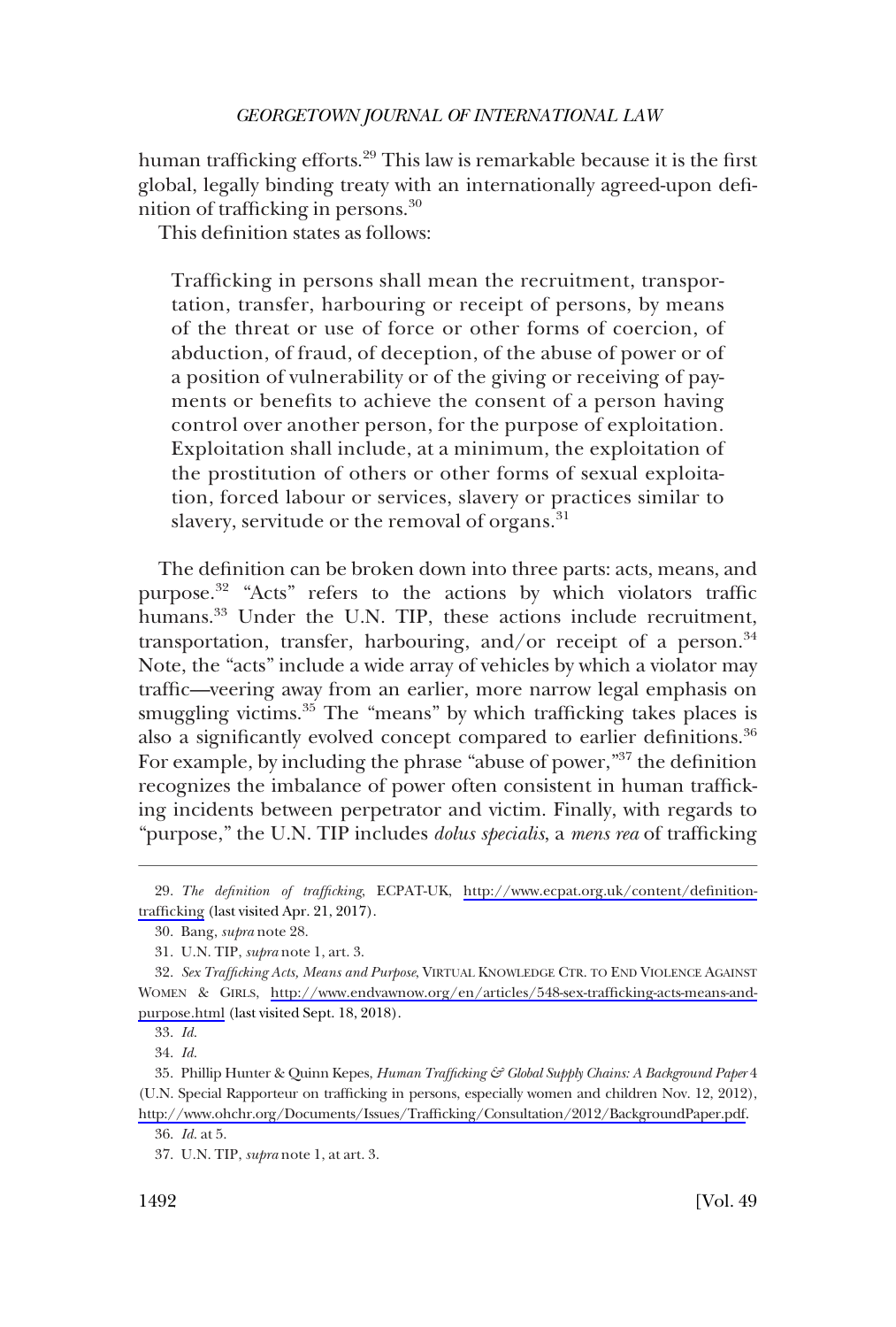<span id="page-6-0"></span>intent. Notably, the definition of "exploitation" is especially telling of the evolution of human trafficking law as it includes traditional concepts of "sexual exploitation" alongside more modern thinking in terms of "forced labour" and "practices similar to slavery."38

To be certain, the audience for the U.N. TIP is state actors.<sup>39</sup> Ratifying nations are responsible for implementing the U.N. TIP measures into their domestic legal frameworks to bring state into compliance with the treaty. For example, the majority of accountability and enforcement measures are geared towards large-scale efforts that only states can undertake, such as criminal prosecution and police force coordination with other member states as well as information exchange and training.

Yet, the broad language of the U.N. TIP creates several gaps between international legislation and national implementation. Consider, for instance, *Article 9: Prevention of trafficking in persons* and *Article 10:*  Information exchange and training of the U.N. TIP.<sup>40</sup> Both articles contain provisions urging states to partner with non-governmental organizations and civil society to create more effective multi-stakeholder antitrafficking efforts, but the U.N. TIP stops there. In effect, the U.N. TIP does little beyond empowering state actors to implement an array of measures and has yet to prescribe and hold states accountable for enacting those measures. Thus, despite almost a century of iterations of human trafficking law, the modern paradigm still has clear limitations.

### B. *The ILO's Forced Labor Protocol*

The ILO's Forced Labour Protocol (Labour Protocol) was adopted during the 103rd Session of the International Labour Conference in June 2014 and is a revised protocol to the 1930 Forced Labour Convention.<sup>41</sup> The Convention is considered one of eight fundamental ILO Conventions and, along with the Abolition of Forced Labour Convention in 1957, forms the underpinnings of ILO's stance on forced labor.<sup>42</sup> While the ILO initially considered creating only a non-

*Id*. 38.

Amol Mehra & Katie Shay, *Corporate Responsibility and Accountability for Modern Forms of*  39. *Slavery*, 14 J. INT'L CRIM. JUST. 453, 456 (2012).

U.N. TIP, *supra* note 1, at art. 9-10. 40.

<sup>41.</sup> INTERNATIONAL LABOUR ORGANIZATION [ILO], ILO STANDARDS ON FORCED LABOUR: THE NEW PROTOCOL AND RECOMMENDATION AT A GLANCE 3 (2016), [http://www.ilo.org/wcmsp5/](http://www.ilo.org/wcmsp5/groups/public/@ed_norm/@declaration/documents/publication/wcms_508317.pdf) [groups/public/@ed\\_norm/@declaration/documents/publication/wcms\\_508317.pdf](http://www.ilo.org/wcmsp5/groups/public/@ed_norm/@declaration/documents/publication/wcms_508317.pdf).

*Conventions and Recommendations*, ILO, [http://ilo.org/global/standards/introduction-to-](http://ilo.org/global/standards/introduction-to-international-labour-standards/conventions-and-recommendations/lang--en/index.htm)42. [international-labour-standards/conventions-and-recommendations/lang–en/index.htm](http://ilo.org/global/standards/introduction-to-international-labour-standards/conventions-and-recommendations/lang--en/index.htm) (last visited Sept. 23, 2018).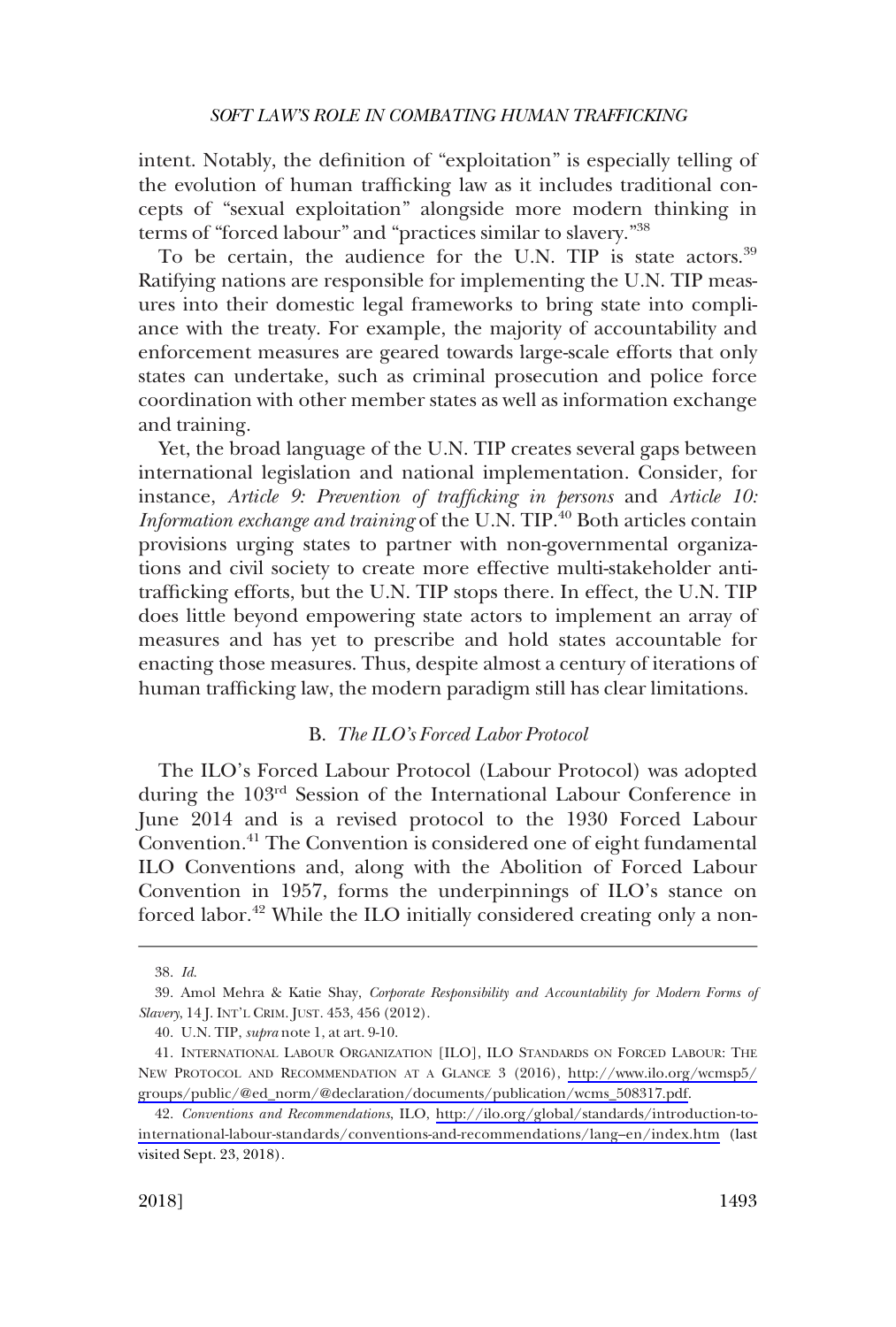binding initiative, the Labour Protocol was created in recognition of "gaps" in older ILO forced labor treaties.<sup>43</sup> As a result, the Labour Protocol became a binding legal instrument implementing modern human rights standards for the ILO's 178 ratifying member states.<sup>44</sup> Notably, it also includes an accompanying Recommendation which provides Protocol implementation guidelines and technical assistance.

Similar to the U.N. TIP, the Labour Protocol has a three-part framework: protection, prevention, and compensation.<sup>45</sup> Among the many significant changes in the Labour Protocol is a more modern, broader take on forced or compulsory labor.<sup>46</sup> For example, the Labour Protocol recognizes that forced labor is a type of human trafficking, bringing the Labour Protocol's definition in line with the U.N. TIP's definition of trafficking.<sup>47</sup> The Labour Protocol also includes new obligations to prevent forced labor, protect victims, and provide access to a remedy, including compensation for harm.<sup>48</sup> Perhaps because the Labour Protocol's strongest attribute is its ability to work in concert with existing international treaties on human trafficking, one of the Labor Protocol's many goals is to develop a framework that would strengthen existing international law, $49$  such as the existing ILO Conventions and the Palermo Protocols.<sup>50</sup> As such, the Labour Protocol is considered by its drafters as one of several international "instruments"<sup>51</sup> for addressing the increasingly widespread problem of human trafficking.

Still, even with these changes, the Labour Protocol is not yet rid of the gaps prior to its revision. Similar to the U.N. TIP, this Protocol emphasizes the role of state actors in implementing treaty provisions. For this reason, many of the provisions, including monitoring and

<sup>43.</sup> Press Release, ILO, Labour Standards: ILO adopts new Protocol to tackle modern forms of forced labour (June 11, 2014), [http://www.ilo.org/global/about-the-ilo/newsroom/news/](http://www.ilo.org/global/about-the-ilo/newsroom/news/WCMS_246549/lang--en/index.htm)  [WCMS\\_246549/lang–en/index.htm.](http://www.ilo.org/global/about-the-ilo/newsroom/news/WCMS_246549/lang--en/index.htm)

ILO*, supra* note 41, at 4. 44.

*A Treaty to Change 21 Million Lives*, 50 FOR FREEDOM, [http://50forfreedom.org/the-](http://50forfreedom.org/the-protocol/)45. [protocol/](http://50forfreedom.org/the-protocol/) (last visited Apr. 21, 2017).

ILO*, supra* note 41, at 3. 46.

<sup>47.</sup> Compare id. (discussing the revised protocol and synthesizing that "[t]he new Protocol . . . emphasizes the link between forced labour and trafficking in persons") *with* U.N. TIP, *supra* note 1, at art. 3 (defining "trafficking in persons" to include "the exploitation of the prostitution of others or other forms of sexual exploitation, *forced labour or services*, slavery or practices similar to slavery" (emphasis added)).

ILO Press Release, *supra* note 43. 48.

*Id*. 49.

*Id*. 50.

*Id*. 51.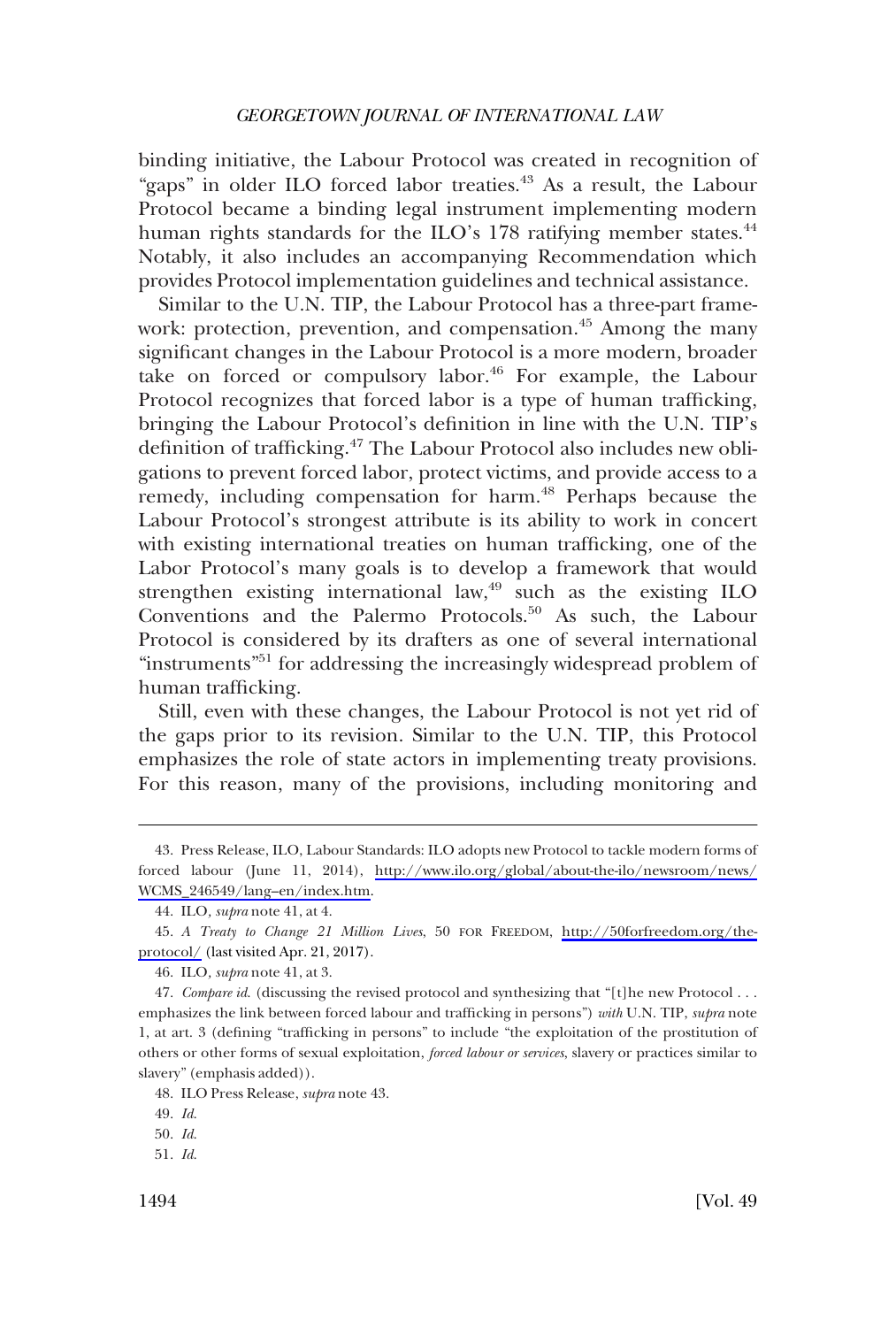<span id="page-8-0"></span>reporting, are high-level initiatives, which leave states grappling with the practicalities of integrating the law into their domestic frameworks.52 Notably, while the Recommendation accompanying the Labour Protocol provides guidelines for actionable implementation beyond the state level, the Recommendation itself is not binding and therefore has little bearing on what is implemented within a state's borders.53 As a result, the Labour Protocol may be a progressive document at the international level, but, like the U.N. TIP, it creates several gaps in implementation at the national and subnational levels.

### C. *National and Subnational Human Trafficking Law*

The following section analyzes the role of national and subnational laws in filling the gaps between international legislation and state implementation. That is, national laws extend the reach of international human trafficking laws to the state's borders, while subnational efforts extend these provisions with particularity to industries, such as travel and tourism. Yet, as evidenced by the following section, even with these localized, and sometimes highly specialized efforts, there are still several gaps between legal measures and implementation.

# 1. National Law

Both the United Kingdom's Modern Slavery Act and India's proposed Trafficking of Persons Bill provide insight into national approaches to implementation of international measures.

### *a. United Kingdom's Modern Slavery Act*

The United Kingdom's Modern Slavery Act, largely credited to British politician Theresa May during her tenure as Home Secretary, requires companies with revenue of at least £36 million to publish an annual slavery and human trafficking statement on their website.<sup>54</sup> The Modern Slavery Act contains several compliance measures. First, corporations covered under the Act must publish a new statement every financial year detailing what steps they have taken to combat human

<sup>52.</sup> Neill Wilkins, Tipping Point? Could the New ILO Protocol on Forced Labour and Human *Trafficking Make a Lasting Diff*, INST. FOR HUMAN RIGHTS & BUS. (June 25, 2014), [https://www.ihrb.](https://www.ihrb.org/focus-areas/migrant-workers/tipping-point-could-the-new-ilo-protocol-on-forced-labour-and-human-traffic) [org/focus-areas/migrant-workers/tipping-point-could-the-new-ilo-protocol-on-forced-labour-and](https://www.ihrb.org/focus-areas/migrant-workers/tipping-point-could-the-new-ilo-protocol-on-forced-labour-and-human-traffic)[human-traffic](https://www.ihrb.org/focus-areas/migrant-workers/tipping-point-could-the-new-ilo-protocol-on-forced-labour-and-human-traffic).

*Conventions and Recommendations*, *supra* note 42. 53.

<sup>54.</sup> Georgina Rowley & Allison Crabtree, *The Modern Slavery Act statements: 10 months in*, PEOPLE MGMT. (Feb. 17, 2017), [https://www.peoplemanagement.co.uk/experts/legal/modern-slavery](https://www.peoplemanagement.co.uk/experts/legal/modern-slavery-act-statements-10-month-update)[act-statements-10-month-update](https://www.peoplemanagement.co.uk/experts/legal/modern-slavery-act-statements-10-month-update).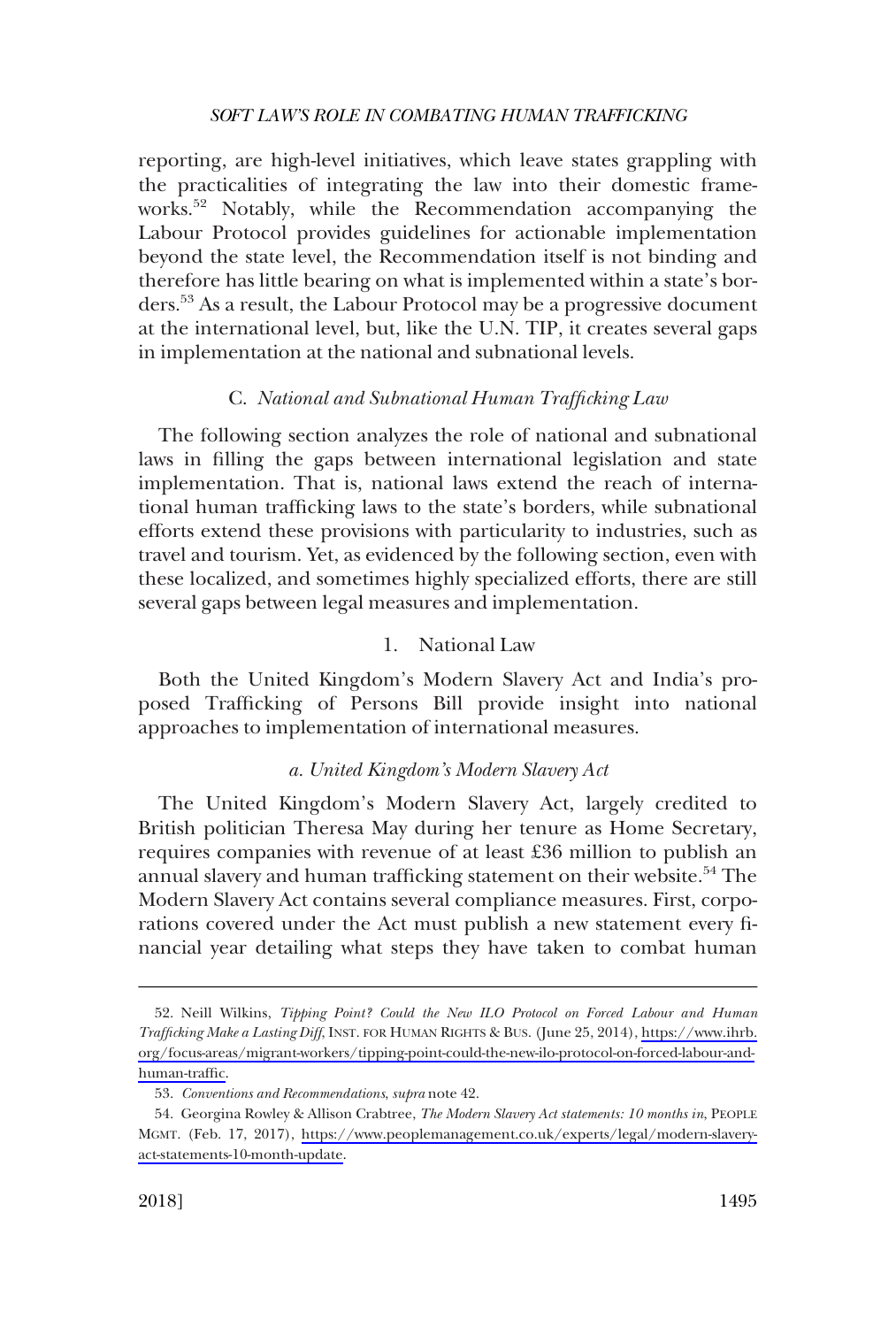<span id="page-9-0"></span>trafficking.<sup>55</sup> The Act also requires companies to take steps to ensure that slavery and human trafficking are not part of their supply chains.<sup>56</sup> Finally, the statement must be signed and displayed prominently on the business's website.<sup>57</sup>

Remedies under the Modern Slavery Act are two-pronged: (1) an injunction through the High Court may be sought by the Secretary of State and (2) the Act requires website disclosures of efforts taken to combat trafficking.<sup>58</sup> As one consulting firm on the Act emphasizes: "[t]he assumption is that pressure groups will target businesses and subject them to reputational campaigns to force annual disclosure. The government has also said that it may 'name and shame' businesses which drag their heels."59

While the Act is certainly progressive, critics suggest that it is "lackluster"60 for its soft law measures, specifically, its reliance on name and shame tactics to create corporate accountability. For this reason, critics suggest the Act is too relaxed to drive corporate accountability. They may have a point. Consider, at the Act's inception, it was estimated that approximately 12,000 companies around the world would be affected by the Act's corporate provisions.<sup>61</sup> However, in 2016, only seventy-five companies reported on their websites in compliance with the Act. $62$ Also consider, under the Act, a company can be in compliance by publishing that they have taken no steps. $6<sup>3</sup>$  In this way, although the Act is a step in the right direction, it still seems to leave gaps in corporate accountability.

### *b. India's Trafficking of Persons Bill*

The Walk Free Foundation's 2016 Global Slavery Index estimates that approximately 18.35 million people are victims of human

*Modern Slavery Act and Section 54*, LAW SOC'Y (Dec. 6, 2016), [http://www.lawsociety.org.uk/](http://www.lawsociety.org.uk/support-services/advice/practice-notes/modern-slavery-act-and-section-54) 55. [support-services/advice/practice-notes/modern-slavery-act-and-section-54.](http://www.lawsociety.org.uk/support-services/advice/practice-notes/modern-slavery-act-and-section-54)

*Id*. 56.

*Id*. 57.

*Id*. 58.

MODERN SLAVERY ACT 2015 – CALL FOR TRANSPARENCY, ERNST & YOUNG, [http://www.ey.](https://www.ey.com/Publication/vwLUAssets/EY-Modern-Slavery-Act-2015-Call-for-transparency/$FILE/EY-Modern-Slavery-Act-2015-Call-for-transparency.pdf) 59. [com/Publication/vwLUAssets/EY-Modern-Slavery-Act-2015-Call-for-transparency/\\$FILE/EY-Modern-](https://www.ey.com/Publication/vwLUAssets/EY-Modern-Slavery-Act-2015-Call-for-transparency/$FILE/EY-Modern-Slavery-Act-2015-Call-for-transparency.pdf)[Slavery-Act-2015-Call-for-transparency.pdf](https://www.ey.com/Publication/vwLUAssets/EY-Modern-Slavery-Act-2015-Call-for-transparency/$FILE/EY-Modern-Slavery-Act-2015-Call-for-transparency.pdf) (last visited Apr. 21, 2017).

<sup>60.</sup> Lindsay Fortado, *Lacklustre Compliance on Anti-Slavery Law*, FIN. TIMES (Mar. 6, 2016), [https://www.ft.com/content/d8147d76-e22d-11e5-9217-6ae3733a2cd1.](https://www.ft.com/content/d8147d76-e22d-11e5-9217-6ae3733a2cd1)

*Modern Slavery Act 2015*, *supra* note 59. 61.

Fortado, *supra* note 60. 62.

*Id*. 63.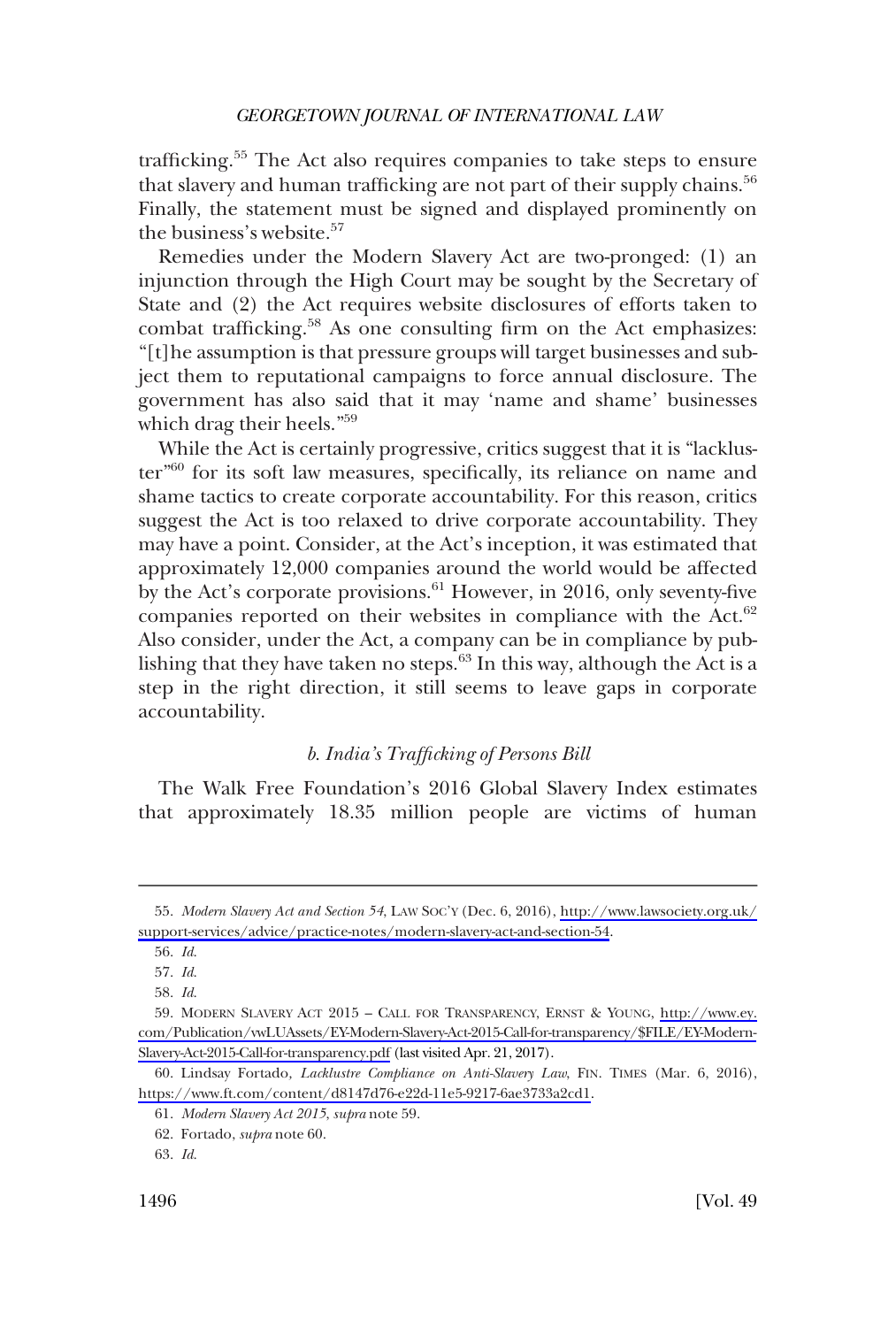trafficking in India.64 This gives India what *The Hindu* calls "a dubious distinction"—India has the highest total number of human trafficking victims recorded in a country within the index.<sup>65</sup> For this reason, India's first-ever law on human trafficking would be particularly important.

On May 31, 2016, Women and Child Development (WCD) Minister Maneka Gandhi released a draft of the Trafficking of Persons (Prevention, Protection and Rehabilitation) Bill for consideration.<sup>66</sup> Highlights of the Bill include provisions to treat survivors and rehabilitation efforts for rescued victims.<sup>67</sup> Other key provisions include measures to prevent trafficking victims found in sex slavery from being arrested or jailed.<sup>68</sup> The Bill also takes critical steps to fill the gaps between national and subnational laws: implementing district, state, and central committees to oversee victims' needs.<sup>69</sup> Finally, one of the Bill's goals is to "unify existing anti-trafficking laws," which are currently a patchwork of state laws operating in discord.70

Although the Bill aims to be comprehensive, it misses the mark in driving corporate accountability. For example, Article 27 creates a civil remedy for recovery of back wages for forced labor, one of the biggest forms of human trafficking in India.<sup>71</sup> This provision seems ripe for a specific corporate liability clause or regulation, but it fails to include one. Notably, the Bill focuses on building anti-trafficking infrastructure, such as strengthening local courts, prescribing investigative provisions, and discerning the differences between trafficking victims and

<sup>64.</sup> *India*, GLOB. SLAVERY INDEX, <http://www.globalslaveryindex.org/country/india/>(last visited Apr. 21, 2017).

*An unsavoury fact: India tops global slavery index*, THE HINDU (May 31, 2016), [http://www.](http://www.thehindu.com/news/national/an-unsavoury-fact-india-tops-global-slavery-index/article8671904.ece)  65. [thehindu.com/news/national/an-unsavoury-fact-india-tops-global-slavery-index/article8671904.](http://www.thehindu.com/news/national/an-unsavoury-fact-india-tops-global-slavery-index/article8671904.ece)  [ece.](http://www.thehindu.com/news/national/an-unsavoury-fact-india-tops-global-slavery-index/article8671904.ece)

<sup>66.</sup> Jayant Sriram, *The Trafficking of Persons bill is good, but not good enough*, THE HINDU (Oct. 18, 2016), [http://www.thehindu.com/news/cities/mumbai/news/The-Trafficking-of-Persons-bill-is](http://www.thehindu.com/news/cities/mumbai/news/The-Trafficking-of-Persons-bill-is-good-but-not-good-enough/article14403055.ece)[good-but-not-good-enough/article14403055.ece](http://www.thehindu.com/news/cities/mumbai/news/The-Trafficking-of-Persons-bill-is-good-but-not-good-enough/article14403055.ece).

<sup>67.</sup> Nita Bhalla, *India unveils first-ever comprehensive draft law on human trafficking*, REUTERS (May 31, 2016),<http://in.reuters.com/article/india-humantrafficking-lawmaking-idINKCN0YM0HY>.

*Id*. 68.

*Id*. 69.

<sup>70.</sup> Diya Nag, *India's New Anti-Human Trafficking Law, What You Need to Know*, ASIA FOUND. (June 8, 2016), [http://asiafoundation.org/2016/06/08/indias-new-anti-human-trafficking-law](http://asiafoundation.org/2016/06/08/indias-new-anti-human-trafficking-law-need-know)[need-know;](http://asiafoundation.org/2016/06/08/indias-new-anti-human-trafficking-law-need-know) Bhalla, *supra* note 67.

*Trafficking of Persons (Prevention, Protection, and Rehabilitation) Bill*, MINISTRY OF WOMEN & CHILD 71. DEV. (2016),<http://wcd.nic.in/acts/trafficking-persons-bill-2016-draft>(revised bill approved July 26, 2018).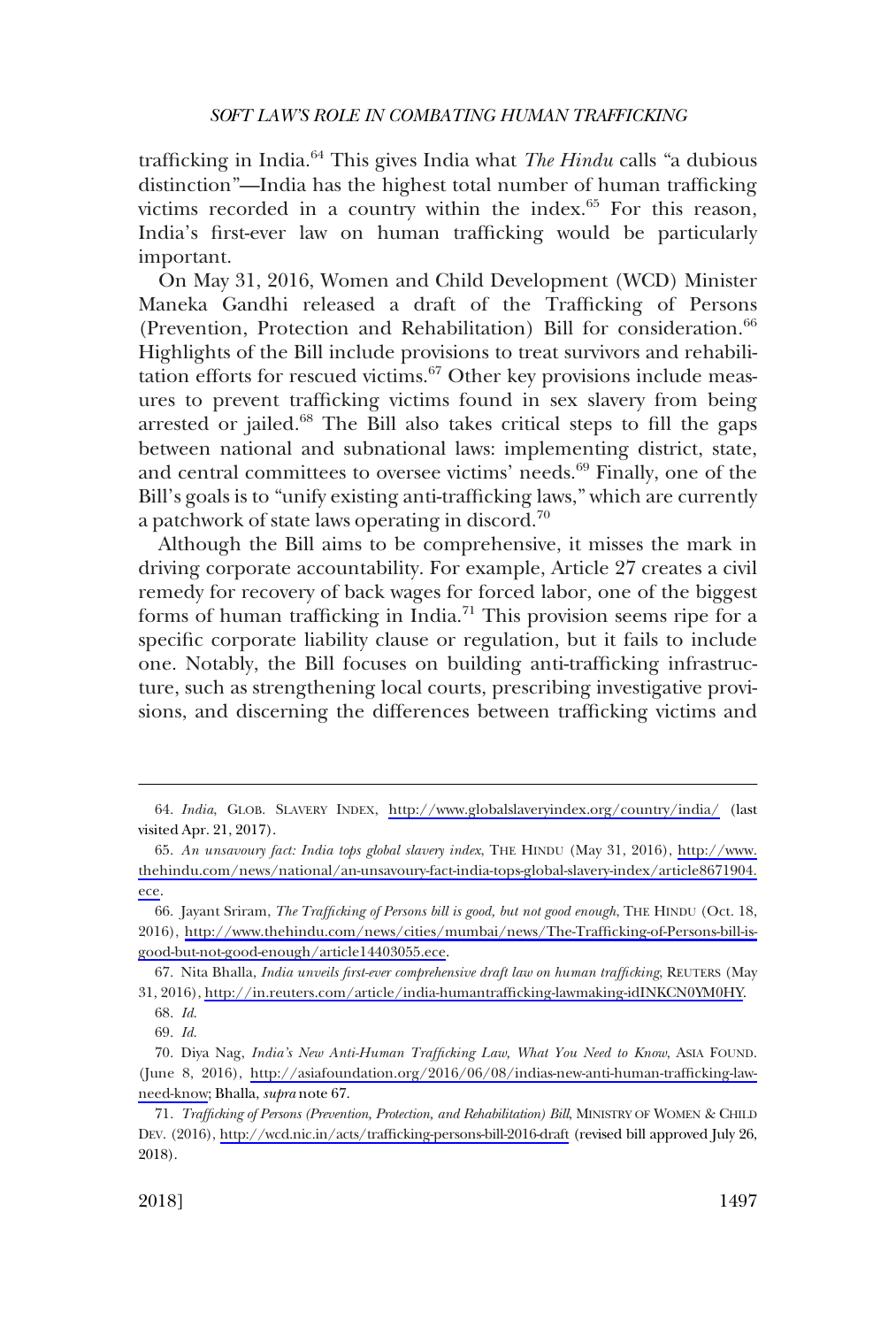<span id="page-11-0"></span>traffickers.<sup>72</sup> Minister Gandhi calls this a "compassion" approach to anti-trafficking, adding a more nuanced understanding of modern trafficking.73 In light of this, critics seem right to suggest that the Bill is "good, but not good enough."<sup>74</sup> While Minister Gandhi's bill is certainly more progressive than the current legislation, it may need additional tools, such as local business policy guidelines, to fill the hole between national measures and corporate accountability.<sup>75</sup>

### 2. Subnational Law

In contrast to national laws, subnational laws take a more targeted approach by implementing national and international provisions to address state-specific issues. California's Transparency in Supply Chains Act, Pennsylvania's Act 105, and Connecticut's Public Act No. 16-7 are three examples of subnational laws that drive corporate accountability for human trafficking.

### *a. California Transparency in Supply Chains Act*

Effective since January 2012, the California Transparency in Supply Chains Act (CATSCA) is essentially a "reporting requirement."<sup>76</sup> At its inception, the law was expected to impact nearly 3,200 global companies.<sup>77</sup> Under the CATSCA, retailers and sellers that are above a certain threshold of revenue (\$100 million annually) in California must comply with the Act by "disclos[ing] their efforts to eradicate slavery and human trafficking from their direct supply chains."78 Finally, the CATSCA has a training component: directing businesses to provide training to employees on human trafficking prevention.<sup>79</sup>

The CATSCA's remedies are two-pronged: (1) the exclusive legal remedy for violating the disclosure requirements is injunctive relief brought by the California Attorney General, and (2) perhaps the thrust

Bang, *supra* note 28, at 243. 77.

Bhalla, *supra* note 67. 72.

*Id*. 73.

<sup>74.</sup> Sriram, *supra* note 66.

*India*, *supra* note 64. 75.

<sup>76.</sup> Robert J. Bowman, *The Growing Pressure on Supply Chains to Eradicate Slavery and Human Trafficking*, SUPPLY CHAIN BRAIN (Jan. 3, 2017), [http://www.supplychainbrain.com/content/](http://www.supplychainbrain.com/content/blogs/think-tank/blog/article/the-growing-pressure-on-supply-chains-to-eradicate-slavery-and-human-trafficking) [blogs/think-tank/blog/article/the-growing-pressure-on-supply-chains-to-eradicate-slavery-and](http://www.supplychainbrain.com/content/blogs/think-tank/blog/article/the-growing-pressure-on-supply-chains-to-eradicate-slavery-and-human-trafficking)[human-trafficking](http://www.supplychainbrain.com/content/blogs/think-tank/blog/article/the-growing-pressure-on-supply-chains-to-eradicate-slavery-and-human-trafficking).

Daniel H. Aiken et al., *What Retailers Need to Know About California Transparency in Supply*  78. *Chains Act*, NAT. LAW REV. (Feb. 27, 2017), [http://www.natlawreview.com/article/what-retailers](http://www.natlawreview.com/article/what-retailers-need-to-know-about-california-transparency-supply-chains-act)[need-to-know-about-california-transparency-supply-chains-act.](http://www.natlawreview.com/article/what-retailers-need-to-know-about-california-transparency-supply-chains-act)

*Id*. 79.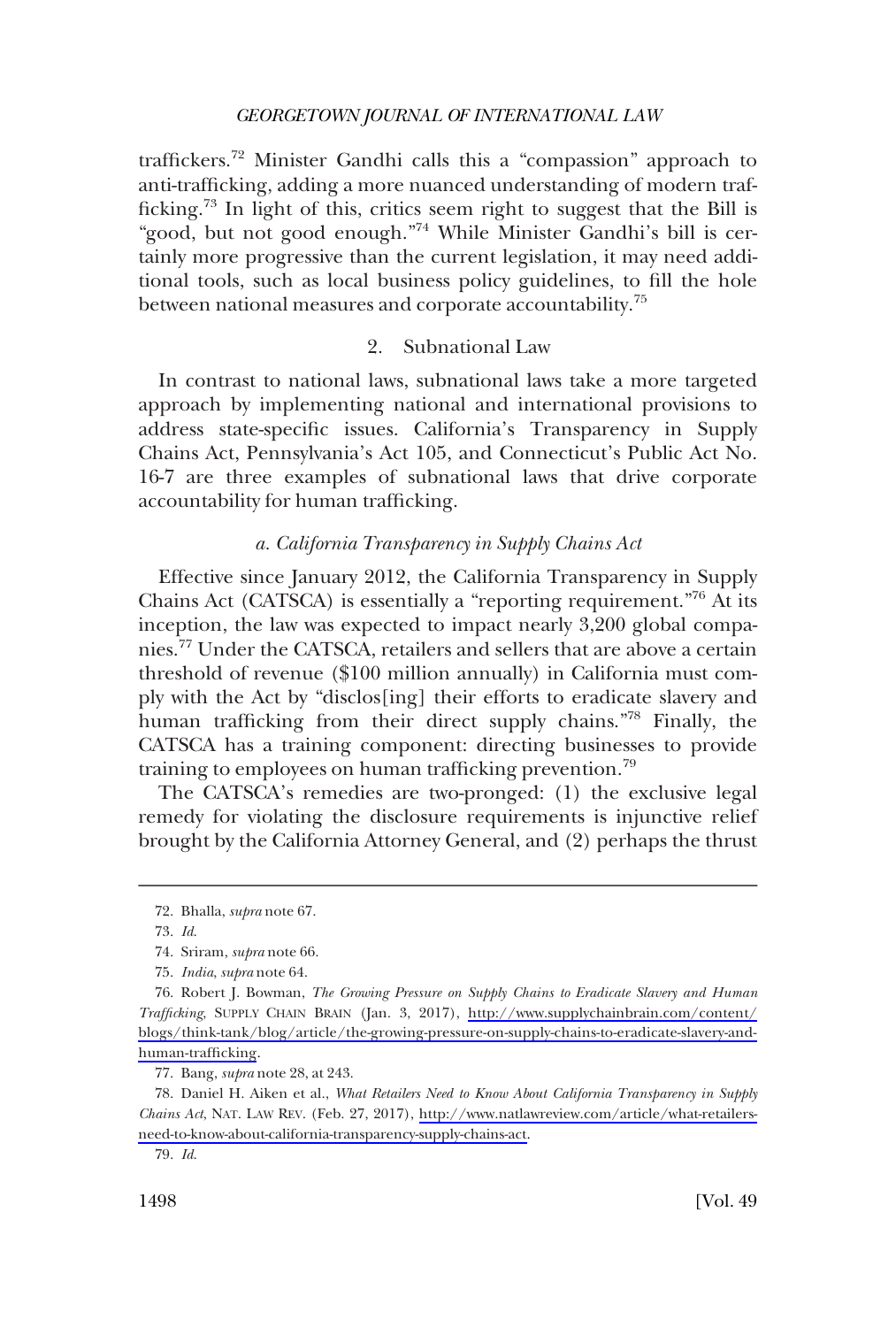<span id="page-12-0"></span>of the Act is its public-shaming-as-deterrence feature where businesses are required to disclose their anti-trafficking efforts on their websites.<sup>80</sup>

While CATSCA certainly goes further than international human trafficking law in ensuring that corporations share responsibility for these issues, CATSCA relies too heavily on the fear of public shaming as a deterrent, which limits its ability to drive accountability.<sup>81</sup> For example, a corporation that reports that it is doing the bare minimum on its website is still in compliance with the law. $8\overline{2}$  For this reason, CATSCA creates gaps in driving accountability. As will be discussed in subsequent sections, industry-specific soft law—such as subnational travel and tourism guidelines for implementing CATSCA-like standards—can extend the Act's relevancy and accountability across industries to better combat trafficking.

### *b. Pennsylvania Act 105 and Connecticut Public Act No. 16-71*

Following the CATSCA, two subnational laws, Pennsylvania's Act 105 enacted in September 2014 and Connecticut's Public Act No. 16-71 enacted in May 2016, aim to create travel and tourism industry corporate accountability for human trafficking within the global travel and tourism industry.

Pennsylvania's Act 105 is notable for several reasons. First, it is lauded for expanding the state's definition of trafficking, thereby creating a cause of action for more victims. Second, Act 105 is notable for creating a robust civil remedy that allows victims to sue those who "participated in or profited from their victimization."83 Importantly, the Act already seems to be serving its intended purpose. Most recently, the Act gave a cause of action to a victim seeking to sue a hotel where she was sex trafficked. In a lawsuit filed on March 10, 2017, the victim accused Philadelphia's Roosevelt Inn of providing hotel rooms to human traffickers for the sexual exploitation of girls.84

Unlike Act 105, Connecticut Public Act No. 16-71 takes a more targeted approach in holding travel and tourism businesses accountable for trafficking. For example, it targets trafficking at hotels, motels, and

*Id*. 80.

*Id*. 81.

*Id*. 82.

Shea M. Rhodes, *Act 105: Pennsylvania's First Comprehensive Anti-Trafficking Legislation*, VILL. 83. UNIV. CHARLES WIDGER SCHOOL OF LAW, at 1, [http://cseinstitute.org/wp-content/uploads/2016/](http://cseinstitute.org/wp-content/uploads/2016/12/Act-105-Law-on-the-Books.pdf) [12/Act-105-Law-on-the-Books.pdf](http://cseinstitute.org/wp-content/uploads/2016/12/Act-105-Law-on-the-Books.pdf) (last visited Oct. 2, 2018).

<sup>84.</sup> Julie Shaw, *Philly Motel Sued in First Reported Human-Trafficking Lawsuit Under Pa. Statute*, PHILLY.COM (Mar. 10, 2017, 2:50 PM), [http://www.philly.com/philly/blogs/real-time/Philly](http://www.philly.com/philly/blogs/real-time/Philly-motel-Roosevelt-Inn-sued-in-1st-human-trafficking-lawsuit-under-PA-statute.html)[motel-Roosevelt-Inn-sued-in-1st-human-trafficking-lawsuit-under-PA-statute.html](http://www.philly.com/philly/blogs/real-time/Philly-motel-Roosevelt-Inn-sued-in-1st-human-trafficking-lawsuit-under-PA-statute.html).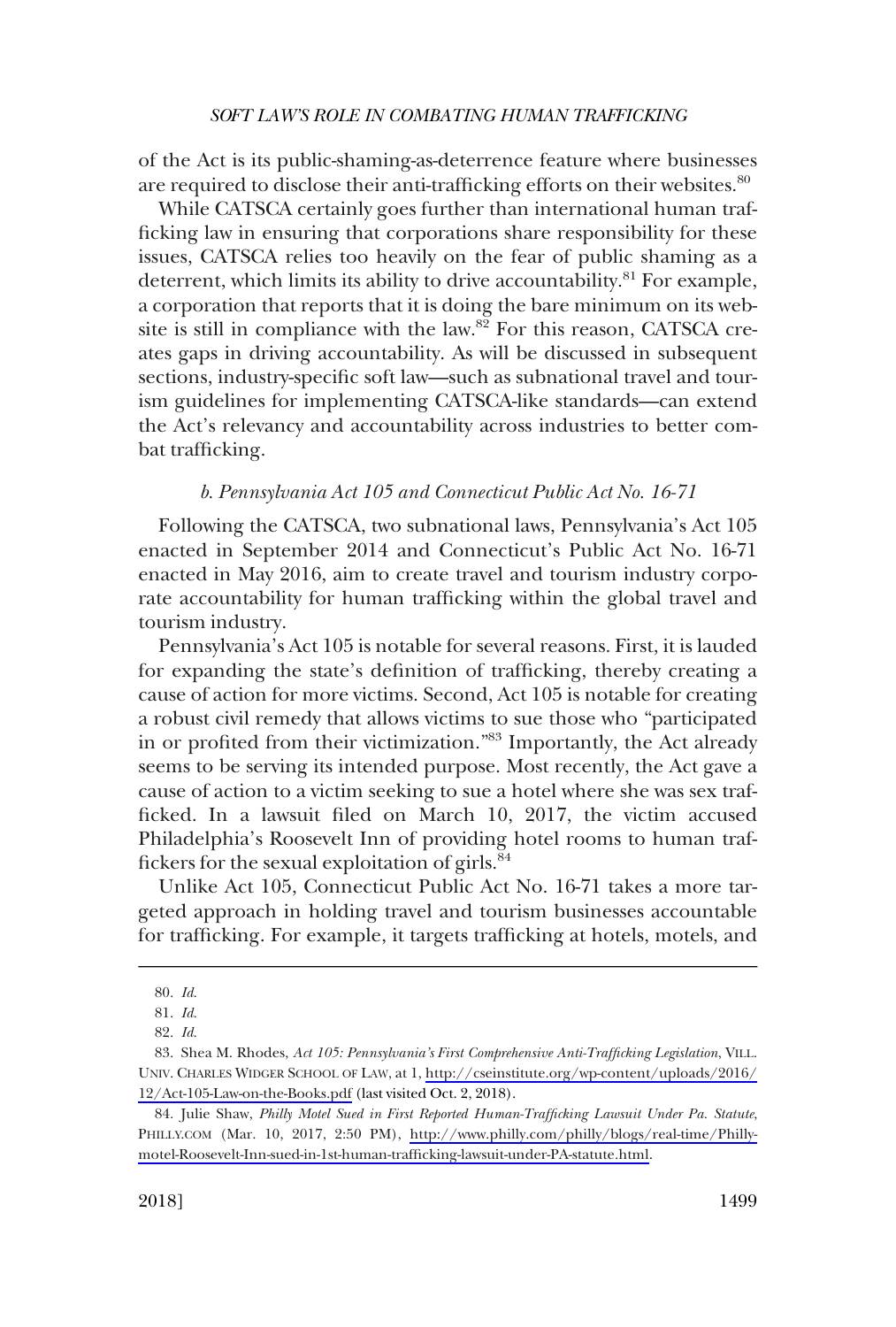inns by requiring businesses to display signage of trafficking hotline phone numbers and maintain a system to keep guest records and receipts for six months or more.<sup>85</sup> In enacting this law, Connecticut became the first state in the country to specifically target hotels, motels, and inns with such provisions.<sup>86</sup> Public Act No.16-71 also contains a training mandate, requiring hotels, motels, and inns to train staff on the signs of trafficking and how to prevent trafficking and report incidents.

One of the most important elements of Public Act No.16-71, however, took place before it entered into force. As part of Connecticut's drafting process, the state drew input from a range of stakeholders. Connecticut's Trafficking in Persons Council (TIP) invited Marriott International and American Lodging and Hotel Association (AHLA), along with members of the public sector such as Grace Farms Foundation, to provide input and guide the drafting process.<sup>87</sup> Krishna Patel of Grace Farms Foundation, one of the drafters of the law, opined: "[w]ith the passage of Public Act No. 16-71, we have a measure that puts teeth into existing laws and supports the enforcement and prosecution of those who deal in human trafficking."<sup>88</sup> While it may be too early to discern Public Act No. 16-71's effectiveness, its targeted efforts represent innovative thinking in collaborating with stakeholders to combat trafficking.

Both acts represent a targeted, more nuanced hard law approach to corporate accountability in human trafficking. For example, although Act 105 does not target a specific business, it provides expansive civil remedies against traffickers who profit from exploitation. In this way, businesses such as hotels and motels as well as supply chains with forced labor issues could be implicated. Comparatively, Public Act No. 16-71 takes a much more focused approach. It draws on the legislature's knowledge of local needs to address exploitation at hotels, inns, and motels.

What these laws lack, however, is the flexibility to change with the ever-shifting human trafficking landscape. Would Connecticut Public

Gwen North Reiss, *Grace Farms Announces Justice Initiative Results: Ground Breaking New*  85. *Legislation & Enhancing CT Trafficking Statutes*, HAMLET HUB (May 16, 2016), [http://news.](http://news.hamlethub.com/ridgefield/places/52099-grace-farms-announces-justice-initiative-results-ground-breaking-new-legislation-enhancing-ct-trafficking-statutes)  [hamlethub.com/ridgefield/places/52099-grace-farms-announces-justice-initiative-results-ground](http://news.hamlethub.com/ridgefield/places/52099-grace-farms-announces-justice-initiative-results-ground-breaking-new-legislation-enhancing-ct-trafficking-statutes)[breaking-new-legislation-enhancing-ct-trafficking-statutes](http://news.hamlethub.com/ridgefield/places/52099-grace-farms-announces-justice-initiative-results-ground-breaking-new-legislation-enhancing-ct-trafficking-statutes).

*Id*. 86.

*Connecticut Moves Toward Eradicating Human Trafficking in Hotels and Motels with New Law*, 87. POLARIS PROJECT (Aug. 5, 2016), [https://polarisproject.org/blog/2016/08/05/connecticut](https://polarisproject.org/blog/2016/08/05/connecticut-moves-toward-eradicating-human-trafficking-hotels-and-motels-new-law)[moves-toward-eradicating-human-trafficking-hotels-and-motels-new-law](https://polarisproject.org/blog/2016/08/05/connecticut-moves-toward-eradicating-human-trafficking-hotels-and-motels-new-law).

*Id*. 88.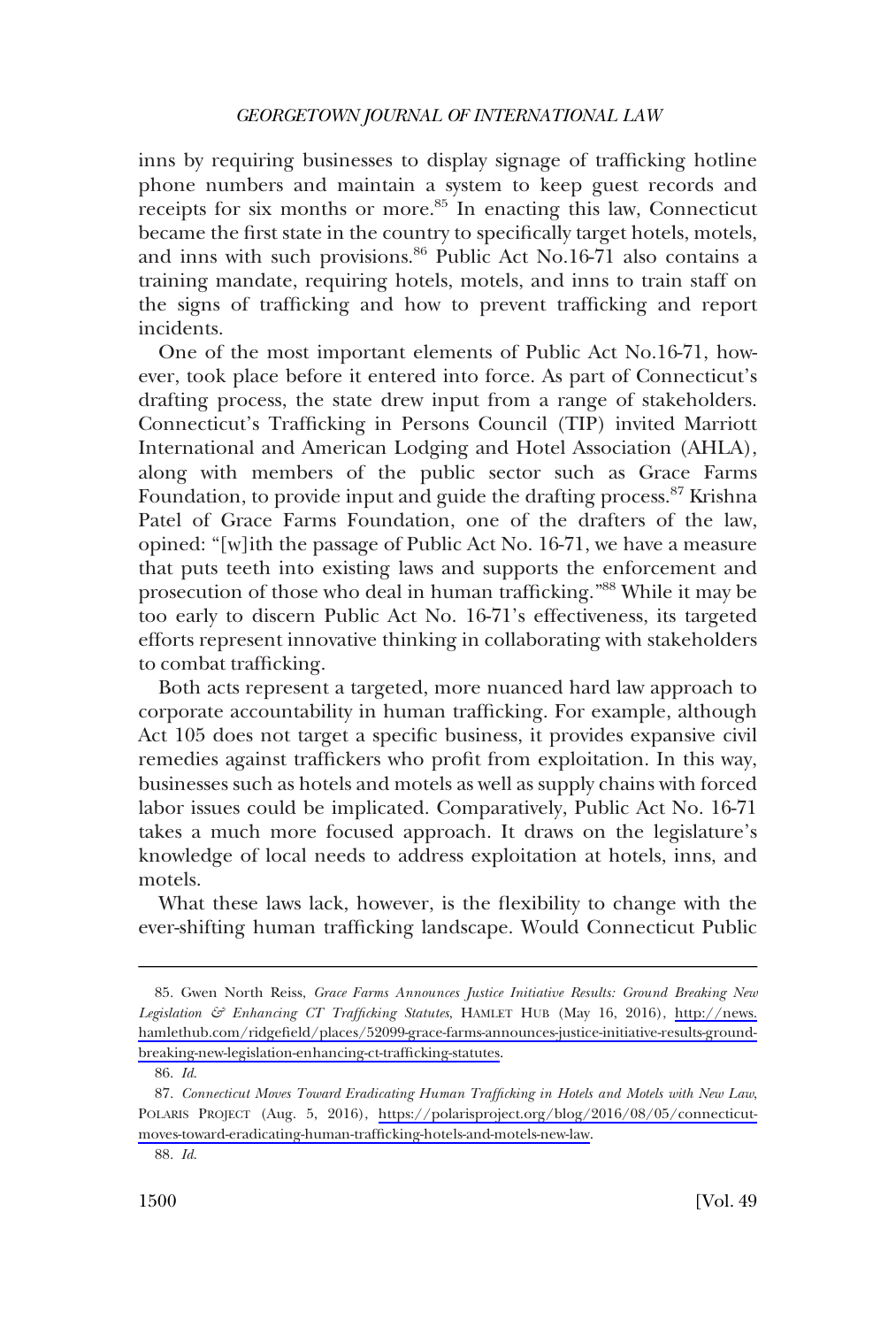<span id="page-14-0"></span>Act No. 16-71 still be effective if forced labor or child trafficking, not sex trafficking, became more prevalent? What if modes of profiting from trafficking in Pennsylvania shifted from less traceable measures like cash and credit to bitcoin? These questions are inherent in all questions about hard law in human trafficking. As CSR expert and legal scholar Jenny Stein argues: "[h]ard law will always have gaps. Soft law may be viewed as a precursor to hard law. It can be a training ground for accountability initiatives; it gets conversations within companies to change."<sup>89</sup> The following sections discuss other tools for creating targeted approaches to corporate accountability in human trafficking.

# III. SOFT LAW: INTERNATIONAL POLICIES ON BUSINESS AND HUMAN RIGHTS FILLING GOVERNANCE GAPS

While sweeping binding treaties and targeted state legal provisions are creating some corporate accountability in driving anti-trafficking efforts, hard law alone is not enough to combat human trafficking in the global travel and tourism industry.<sup>90</sup> Soft law can help fill some of the governance gaps created by hard law.<sup>91</sup> For example, where hard law can be tied to significant negotiating costs, soft law is an advantageous tool that may be less costly to negotiate, allows for greater flexibility, and deepens ties between state and non-state actors for effective collaboration.92 Legal scholar Kal Raustiala writes on the importance of soft law: "compliance as a concept draws no causal linkage between a legal rule and behavior, but simply identifies a conformity between the rule and behavior."<sup>93</sup> Meaning, hard law is not summarily more effective merely because it contains binding provisions.<sup>94</sup> The following addresses how soft law, including the U.N. Guiding Principles on Business and Human Rights (UNGPs) and U.N. World Tourism Organization Global Code of Ethics (UNWTO Code), complements human trafficking hard law to increase accountability in the global travel and tourism industry.

Telephone Interview with Jennifer Stein, attorney and legal scholar with deep expertise in 89. corporate social responsibility initiatives (Apr. 13, 2017).

Hard Law vs. Soft Law, *supra* note 26, at 720. 90.

*Id*. 91.

*Id*. 92.

*Id*. 93. *Id*. 94.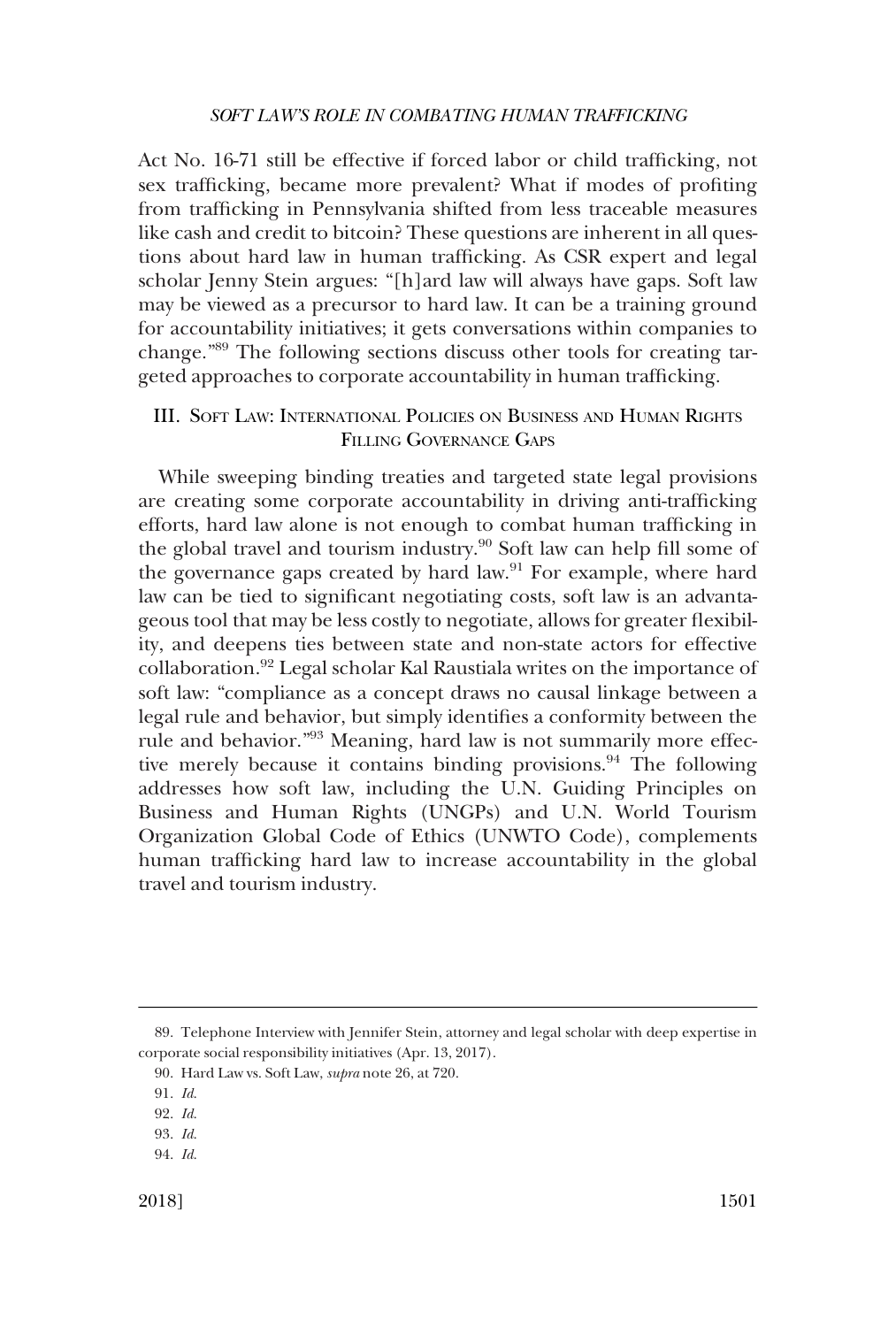### A. *UNGPs*

<span id="page-15-0"></span>Proposed by John Ruggie, the UNGPs represent a growing awareness of the impacts of human rights on business.<sup>95</sup> The U.N. Human Rights Council endorsed the Principles in June 2011 and thereby established the U.N. Working Group (UNWG) on Business and Human Rights. $96$ Totaling thirty-one principles, the UNGPs are voluntary guidelines based on three pillars: (1) state duty to protect human rights, (2) corporate responsibility to respect human rights, and (3) access to remedies if human rights are not respected.<sup>97</sup>

Principles 18 and 21 of the UNGPs encourage companies to "know" about ongoing or potential human rights abuses and prevent them. They also ask companies to "show" or communicate externally how the business addressed human rights impacts, which might take the form of an annual report or memorandum to shareholders.<sup>98</sup> In this way, the "know and show" approach provides specific, actionable accountability measures that businesses can take to protect human rights.

Beyond creating the Principles, the UNWG plays a key role in disseminating the guidelines and providing guidance on "good practices and lessons learned."99 Specifically, one of its mandates is to "promote the effective and comprehensive dissemination and implementation of the Guiding Principles on Business and Human Rights."<sup>100</sup> Among the UNWG's methods of implementing this mandate are multi-stakeholder initiatives, which are incorporated at every level of the working groups' projects.101

Despite the UNWG's targeted approach and ambitious agenda, critics argue that the UNGPs are still only voluntary guidelines and that

*UN Guiding Principles on Business and Human Rights*, SHIFT PROJECT, [http://www.](http://www.shiftproject.org/un-guiding-principles/)  95. [shiftproject.org/un-guiding-principles/](http://www.shiftproject.org/un-guiding-principles/) (last visited Apr. 21, 2017).

U.N. Office of the High Comm'r for Human Rights, *Guiding Principles on Business and Human*  96. *Rights: Implementing the United Nations "Protect, Respect and Remedy" Framework*, U.N. Doc. HR/PUB/11/04 (2011), [https://www.ohchr.org/Documents/Publications/GuidingPrinciplesBusinessHR\\_EN.pdf.](https://www.ohchr.org/Documents/Publications/GuidingPrinciplesBusinessHR_EN.pdf)

*UN Guiding Principles on Business and Human Rights*, *supra* note 95. 97.

<sup>98.</sup> Guiding Principles on Business and Human Rights, *supra* note 96, at  $\P\P$  18, 21.

U.N. Office of the High Comm'r for Human Rights, *Working Group on the issue of human*  99. *rights and transnational corporations and other business enterprises*, [http://www.ohchr.org/EN/Issues/](http://www.ohchr.org/EN/Issues/Business/Pages/WGHRandtransnationalcorporationsandotherbusiness.aspx) [Business/Pages/WGHRandtransnationalcorporationsandotherbusiness.aspx](http://www.ohchr.org/EN/Issues/Business/Pages/WGHRandtransnationalcorporationsandotherbusiness.aspx) (last visited Sept. 23, 2018).

*Id*. 100.

<sup>101.</sup> U.N. Office of the High Comm'r for Human Rights, *Working Group on the issue of human rights and transnational corporations and other business enterprises – Methods*, [https://www.ohchr.org/](https://www.ohchr.org/EN/Issues/Business/Pages/WorkingMethods.aspx) [EN/Issues/Business/Pages/WorkingMethods.aspx](https://www.ohchr.org/EN/Issues/Business/Pages/WorkingMethods.aspx) (last visited Oct. 10, 2018).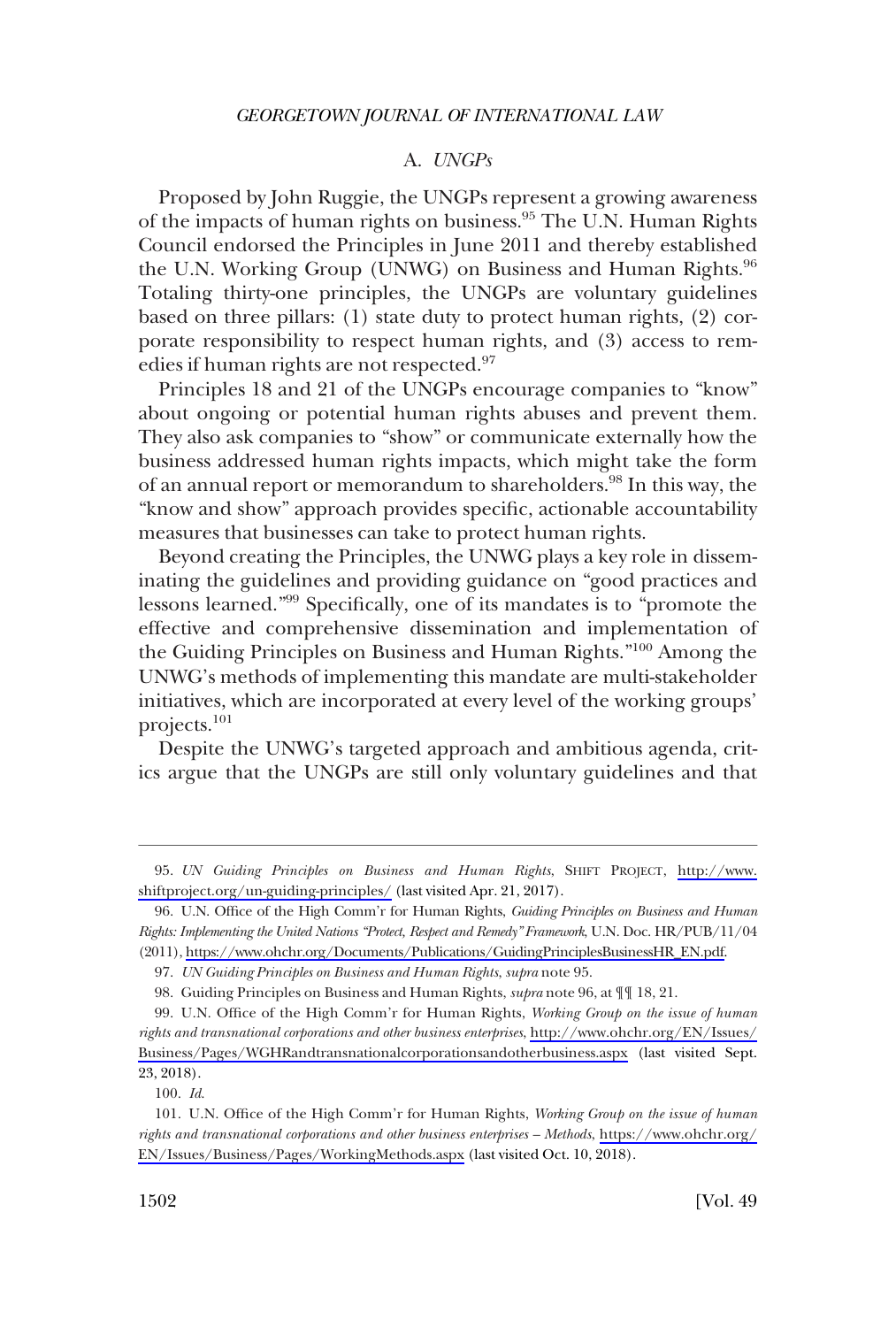<span id="page-16-0"></span>corporate accountability requires binding measures.<sup>102</sup> While this argument has merit, it also fails to see the broader range of initiatives at play in this space. The UNGPs are not a set of one-off guidelines bereft of international context. They must be viewed as another tool in the antitrafficking toolbox: building on and supplementing hard law to create stronger accountability mechanisms in the global travel and tourism industry.

And, for now, it seems the UNGPs may be doing just that. For example, a 2015 study by Arizona State University found that over half of all Fortune 100 companies have forced labor policies.<sup>103</sup> However, whether this milestone can be attributed to the UNGPs specifically is difficult to say, but for now, it is clear that the UNGPs' themes such as knowing and showing are helping to drive accountability.

### B. *UNWTO CODE*

Like the UNGPs, the UNWTO Code is a set of non-binding, voluntary principles. Adopted by the U.N. General Assembly through U.N. Resolution A/RES/56/212 in December 2001, the UNWTO Code is composed of ten principles that provide stakeholders with a bestpractice approach to tourism development.<sup>104</sup> The principles span industry-specific issues, such as Sustainable Development (Article 3), Obligations of Stakeholders (Article 6), the Right to Tourism (Article 7), and Rights of Workers within the Industry (Article 9).<sup>105</sup> The UNWTO Code is the result of collaborative efforts among private sector, non-governmental actors, and industry-specific labor organizations as well as seventy U.N. member states. Article 6 and Article 9, in particular, increase corporate accountability, as they include obligations to

<sup>102.</sup> Michael Kourabas, *Is a Binding Treaty the Way Forward for Business and Human Rights?*, TRIPLE PUNDIT (July 14, 2015), [http://www.triplepundit.com/2015/07/binding-treaty-way](http://www.triplepundit.com/2015/07/binding-treaty-way-forward-business-human-rights)[forward-business-human-rights](http://www.triplepundit.com/2015/07/binding-treaty-way-forward-business-human-rights).

*ASU report finds majority of Fortune 100 companies have forced labor policies*, ARIZ. STATE UNIV. 103. (Jun. 3, 2014), [https://asunow.asu.edu/content/asu-report-finds-majority-fortune-100-companies](https://asunow.asu.edu/content/asu-report-finds-majority-fortune-100-companies-have-forced-labor-policies)[have-forced-labor-policies.](https://asunow.asu.edu/content/asu-report-finds-majority-fortune-100-companies-have-forced-labor-policies)

*Background of the Global Code of Ethics for Tourism*, U.N. WORLD TOURISM ORG., [http://](http://ethics.unwto.org/en/content/background-global-code-ethics-tourism) 104. [ethics.unwto.org/en/content/background-global-code-ethics-tourism](http://ethics.unwto.org/en/content/background-global-code-ethics-tourism) (last visited Sept. 18, 2018).

*Global Code of Ethics for Tourism*, U.N. WORLD TOURISM ORG., [http://ethics.unwto.org/en/](http://ethics.unwto.org/en/content/global-code-ethics-tourism) 105. [content/global-code-ethics-tourism](http://ethics.unwto.org/en/content/global-code-ethics-tourism) (last visited Apr. 21, 2017). *See also generally* U.N. World Tourism Organization, Global Code of Ethics for Tourism, arts. 1-10, U.N. Doc. A/Res/56/212 (Dec. 21, 2001).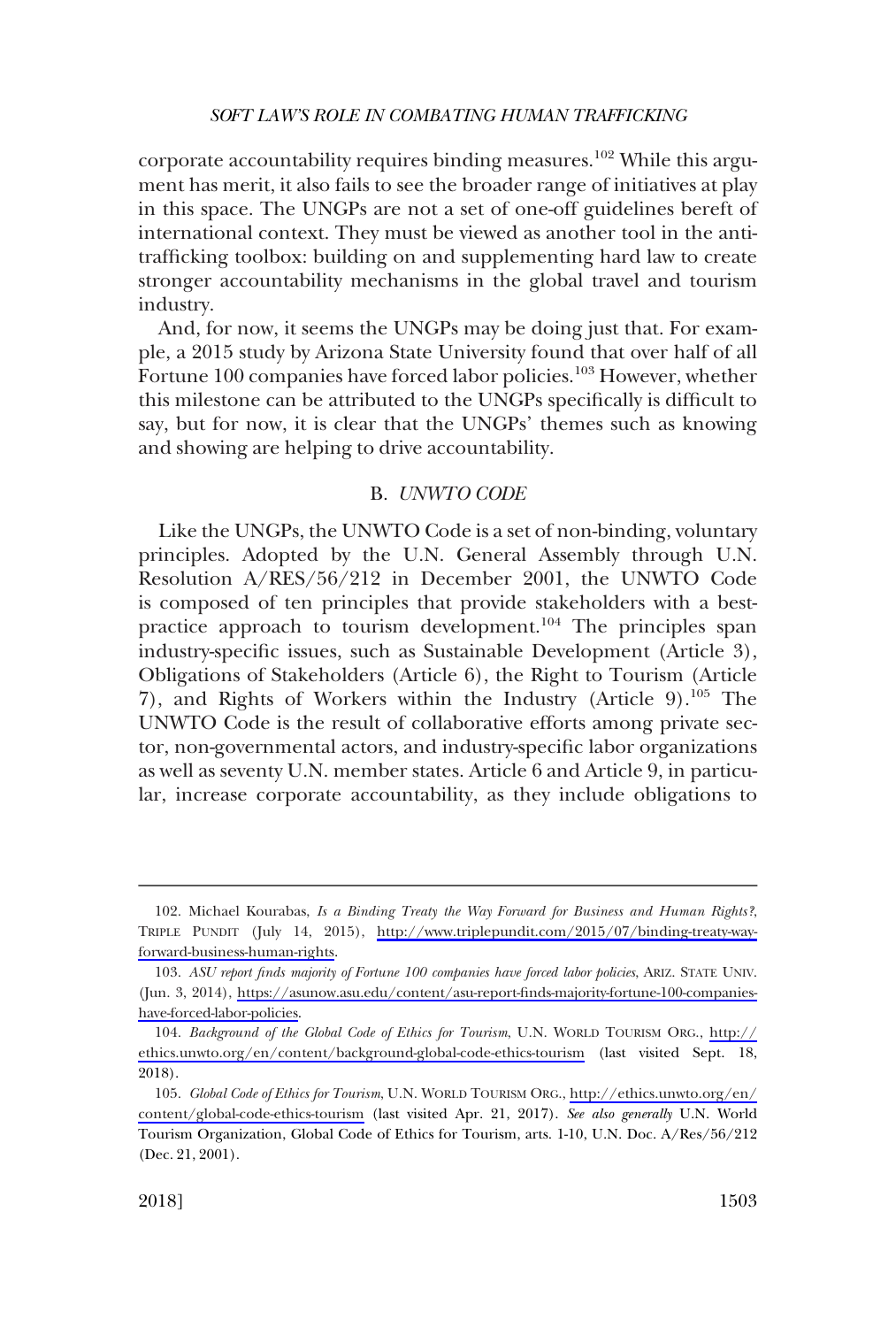<span id="page-17-0"></span>keep tourists and industry workers safe and discuss rights of employees in the workplace.<sup>106</sup>

Another feature of the UNWTO Code is the World Committee on Tourism and Ethics (WCTE), created in 2003.<sup>107</sup> Considered a "voluntary implementation mechanism," the WCTE allows stakeholders to refer matters "concerning the application and interpretation of the document" to the Committee.<sup>108</sup> In practice, WCTE operates as an independent body under the UNWTO and reports to the UNWTO General Assembly.

The WCTE is perhaps the Code's most innovative feature and an especially helpful mechanism for driving accountability. The WCTE's goals are to promote sustainable, responsible, and accessible tourism while also monitoring compliance with the Code.<sup>109</sup> This governing body is particularly important as the Code is non-binding.<sup>110</sup> For this reason, the WCTE offers a robust complement to hard law measures that focus almost entirely on state actors to implement anti-trafficking measures. For example, the WCTE's industry-specific approach offers a more targeted layer of accountability for the travel and tourism industry that also complies with international law.

# IV. CORPORATE SOCIAL RESPONSIBILITY: INITIATIVES IN THE GLOBAL TRAVEL AND TOURISM INDUSTRY FILLING GOVERNANCE GAPS

As the foregoing section illustrates, where human trafficking law exists, there is very little binding legislation affecting the travel and tourism industry. Instead, corporate accountability measures are largely voluntary, such as the UNGPs and UNWTO Code, which have built-in accountability mechanisms through working groups overseeing implementation or independent adjudicatory bodies providing remedy. This section will demonstrate how CSR fills some of the gaps between hard law and soft law.

Corporate social responsibility in human trafficking is derived from a general responsibility of businesses to uphold basic human rights outlined in the International Bill of Rights.<sup>111</sup> Put more simply, as Michele Sarkisian writes for the *Cornell Hospitality Report*, businesses in the global

*Global Code of Ethics for Tourism*, *supra* note 104. 106.

*Id*. 107.

*Id*. 108.

*World Committee on Tourism Ethics*, U.N. WORLD TOURISM ORG., [http://ethics.unwto.org/](http://ethics.unwto.org/en/content/global-code-ethics-tourism)  109. [en/content/global-code-ethics-tourism](http://ethics.unwto.org/en/content/global-code-ethics-tourism) (last visited Dec. 19, 2018).

<sup>110.</sup> Background of the Global Code of Ethics for Tourism, supra note 104.

Shavers, *supra* note 15, at 70. 111.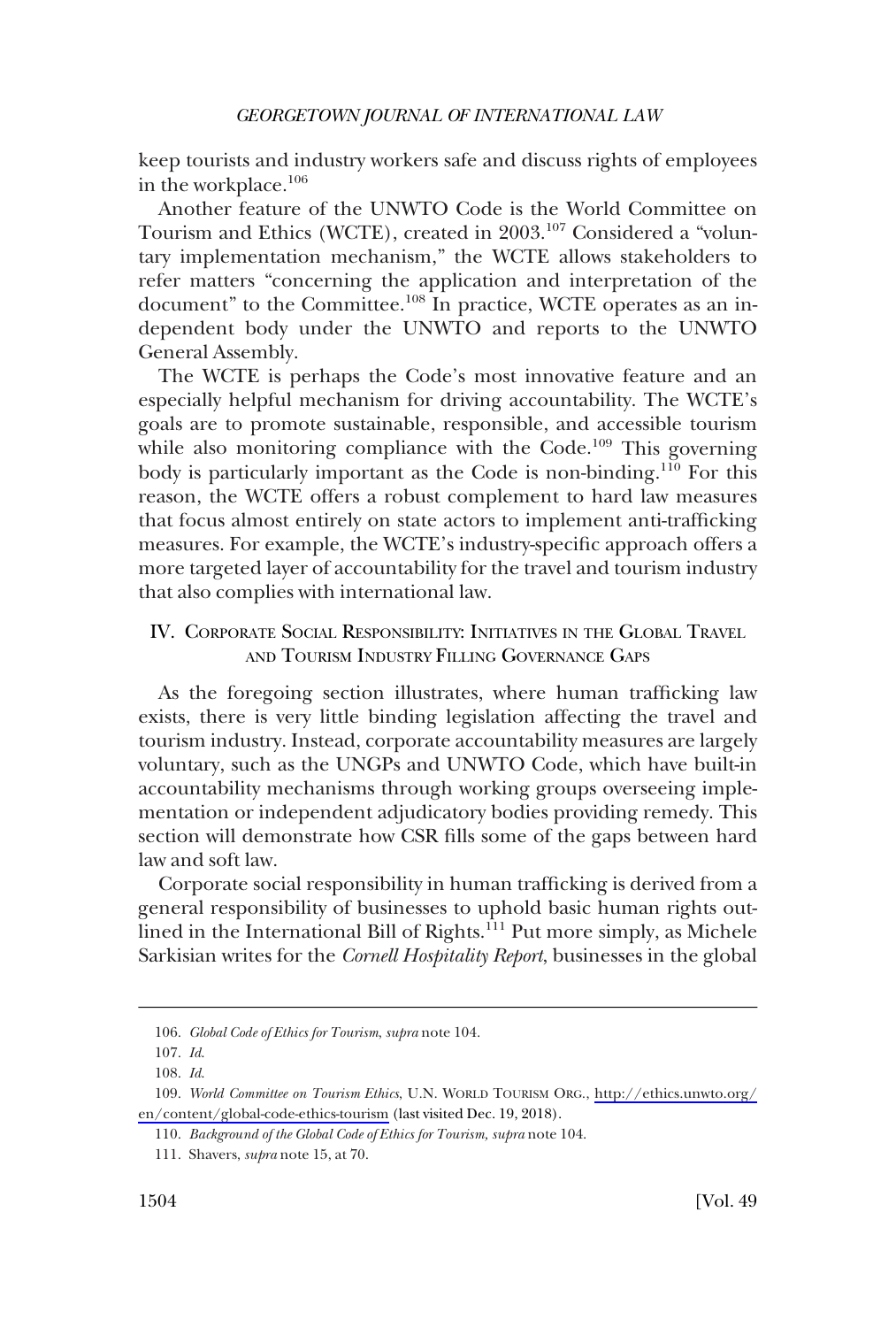<span id="page-18-0"></span>travel and tourism industry should take anti-human trafficking measures because "it's the right thing to do."112 The following list, though by no means exhaustive, highlights how CSR initiatives also help fill the governance gaps to create corporate accountability in fight against human trafficking.

# A. *Awareness Raising and Training: AHLEI Modules and CHME Combat Human Trafficking Initiative*

The majority of CSR efforts in the travel and tourism industry emphasize the "know and show" approach  $^{113}$  as well as awareness-raising programs. Two examples of these awareness-raising initiatives are the e-learning module of the American Hotel & Lodging Association Educational Institute (AHLEI) used to train front-line employees on the signs of human trafficking and the Combat Human Trafficking project of the United Kingdom's Council for Hospitality Management Education (CHME).

AHLEI is the professional learning initiative of the AHLA, an industry trade group representing hospitality organization owners.<sup>114</sup> AHLA advocates and supports American hospitality organization owners and brings together key players on issues affecting the industry as whole. Marriott International originally created the training as part of a larger human rights staff-training initiative and donated the program to AHLEI.<sup>115</sup> AHLEI then re-launched the e-learning module as a collaboration between hotels, non-governmental organizations, and nonprofits, including End Child Prostitution and Trafficking (ECPAT) USA and the Polaris Project.<sup>116</sup> The training, entitled "Your Role in Preventing Human Trafficking: Recognize the Signs," teaches employees about all forms of human trafficking and includes information

Sarkisian, *supra* note 13, at 9. 112.

<sup>113.</sup> Guiding Principles on Business and Human Rights, *supra* note 96, at  $\parallel$  21 ("The responsibility to respect human rights requires that business enterprises have in place policies and processes through which they can both know and show that they respect human rights in practice.").

<sup>114.</sup> Who We Are, AM. HOTEL & LODGING Ass'N,<https://www.ahla.com/who-we-are> (last visited Sept. 18, 2018).

<sup>115.</sup> Kalhan Rosenblatt, *Human Trafficking in Hotels: New York Lawmaker Teams Up With Advocate*, NBC NEWS (Mar. 21, 2017), [http://www.nbcnews.com/news/us-news/new-york-assemblywoman](http://www.nbcnews.com/news/us-news/new-york-assemblywoman-teams-advocate-eradicate-human-trafficking-hotels-n733496)[teams-advocate-eradicate-human-trafficking-hotels-n733496.](http://www.nbcnews.com/news/us-news/new-york-assemblywoman-teams-advocate-eradicate-human-trafficking-hotels-n733496)

Nicole Walker & Michelle Guelbart, *Hospitality Industry Human Trafficking Awareness*  116. *Training to Be More Comprehensive and Global*, ECPAT USA (Nov. 8, 2016), [https://www.ecpatusa.](https://www.ecpatusa.org/blog/2016/11/8/hospitality-industry-human-trafficking-awareness-training-to-be-more-comprehensive-and-global) [org/blog/2016/11/8/hospitality-industry-human-trafficking-awareness-training-to-be-more](https://www.ecpatusa.org/blog/2016/11/8/hospitality-industry-human-trafficking-awareness-training-to-be-more-comprehensive-and-global)[comprehensive-and-global](https://www.ecpatusa.org/blog/2016/11/8/hospitality-industry-human-trafficking-awareness-training-to-be-more-comprehensive-and-global).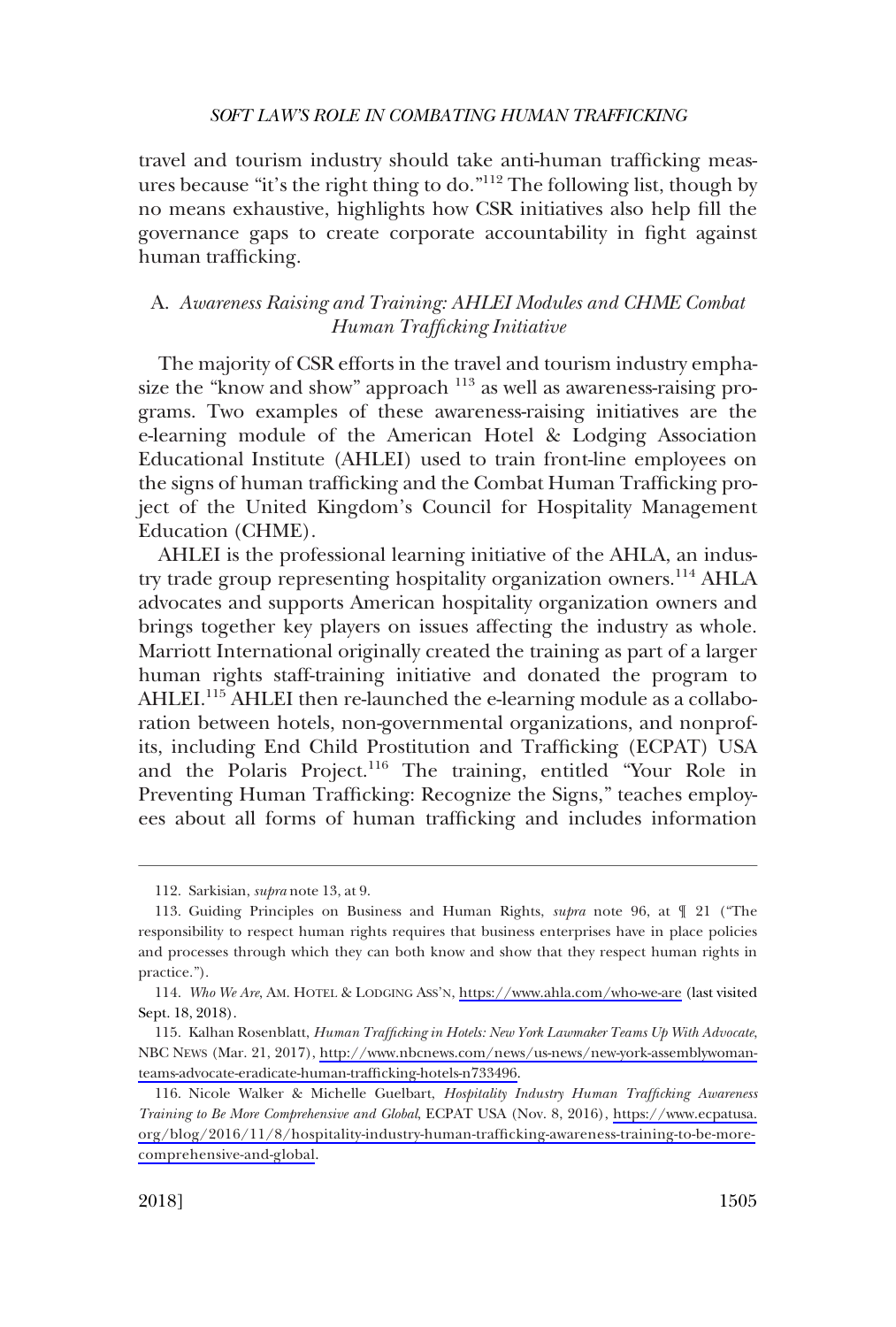about local and state ordinances regarding human trafficking and employee trainings.<sup>117</sup> Of particular note, the AHLEI's training is offered in fifteen different languages: a nod to the global nature of the tourism industry.<sup>118</sup> ECPAT-USA reports that approximately  $40\%$ of the U.S. hospitality industry now has access to AHLEI's webinar and trainings.<sup>119</sup>

Efforts like AHLEI's e-learning module are becoming more common in the travel and tourism industry. For example, in 2012, the Department of Transportation and the Department of Homeland Security teamed up with Amtrak to train 8,000 employees to recognize the signs of human trafficking.<sup>120</sup> Similarly, a program named Airline Ambassadors trains airline staff to spot human trafficking.<sup>121</sup>

Similar to AHLEI's e-learning module, CHME's Combat Human Traffic Project is a multilateral initiative between the European Commission Directorate of Home Affairs, Oxford Brookes University and University of West London in the United Kingdom, Lapland University of Applied Sciences in Finland, and Ratiu Foundation for Democracy in Romania.<sup>122</sup> According to CHME, the goal of the project was two-fold: "[t]he aim of this project was to increase the awareness of [trafficking in human beings (THB)] and to develop a comprehensive training toolkit to enable hospitality and tourism businesses to combat THB."<sup>123</sup> The resulting training contained several implementation tools for practitioners, including case studies, reference guides, and posters for managers to hang in staff lounges.<sup>124</sup>

Several elements of these initiatives signal the intent of corporations to adapt international law and policy to address on-the-ground challenges, while other elements highlight a need for more nuanced soft law or hard law initiatives. First, the range of stakeholders on the respective projects—a mix of nonprofits, non-governmental organizations,

*Id*. 117.

*Id*. 118.

*Id*. 119.

<sup>120.</sup> Press Release, Dep't of Homeland Sec., DHS, DOT and Amtrak Announce New Partnership to Combat Human Trafficking (Oct. 4, 2012), [https://www.dhs.gov/news/2012/10/](https://www.dhs.gov/news/2012/10/04/dhs-dot-and-amtrak-announce-new-partnership-combat-human-trafficking)  [04/dhs-dot-and-amtrak-announce-new-partnership-combat-human-trafficking.](https://www.dhs.gov/news/2012/10/04/dhs-dot-and-amtrak-announce-new-partnership-combat-human-trafficking)

<sup>121.</sup> Kalhan Rosenblatt, *Flight Attendants Train to Spot Human Trafficking*, NBC NEWS (Feb. 4, 2017), [http://www.nbcnews.com/news/us-news/flight-attendants-train-spot-human-trafficking](http://www.nbcnews.com/news/us-news/flight-attendants-train-spot-human-trafficking-n716181)[n716181.](http://www.nbcnews.com/news/us-news/flight-attendants-train-spot-human-trafficking-n716181)

Maureen Brookes & Alexandros Paraskevas, *Combating human trafficking in the hospitality*  122. *industry*, COUNCIL FOR HOSP. MGMT. EDUC. (Jan. 22, 2017), [https://medium.com/chmehospitality/](https://medium.com/chmehospitality/combating-human-trafficking-in-the-hospitality-indusry-9d13674da325#.nh7hyab10)  [combating-human-trafficking-in-the-hospitality-indusry-9d13674da325#.nh7hyab10.](https://medium.com/chmehospitality/combating-human-trafficking-in-the-hospitality-indusry-9d13674da325#.nh7hyab10)

*Id*. 123.

*Id*. 124.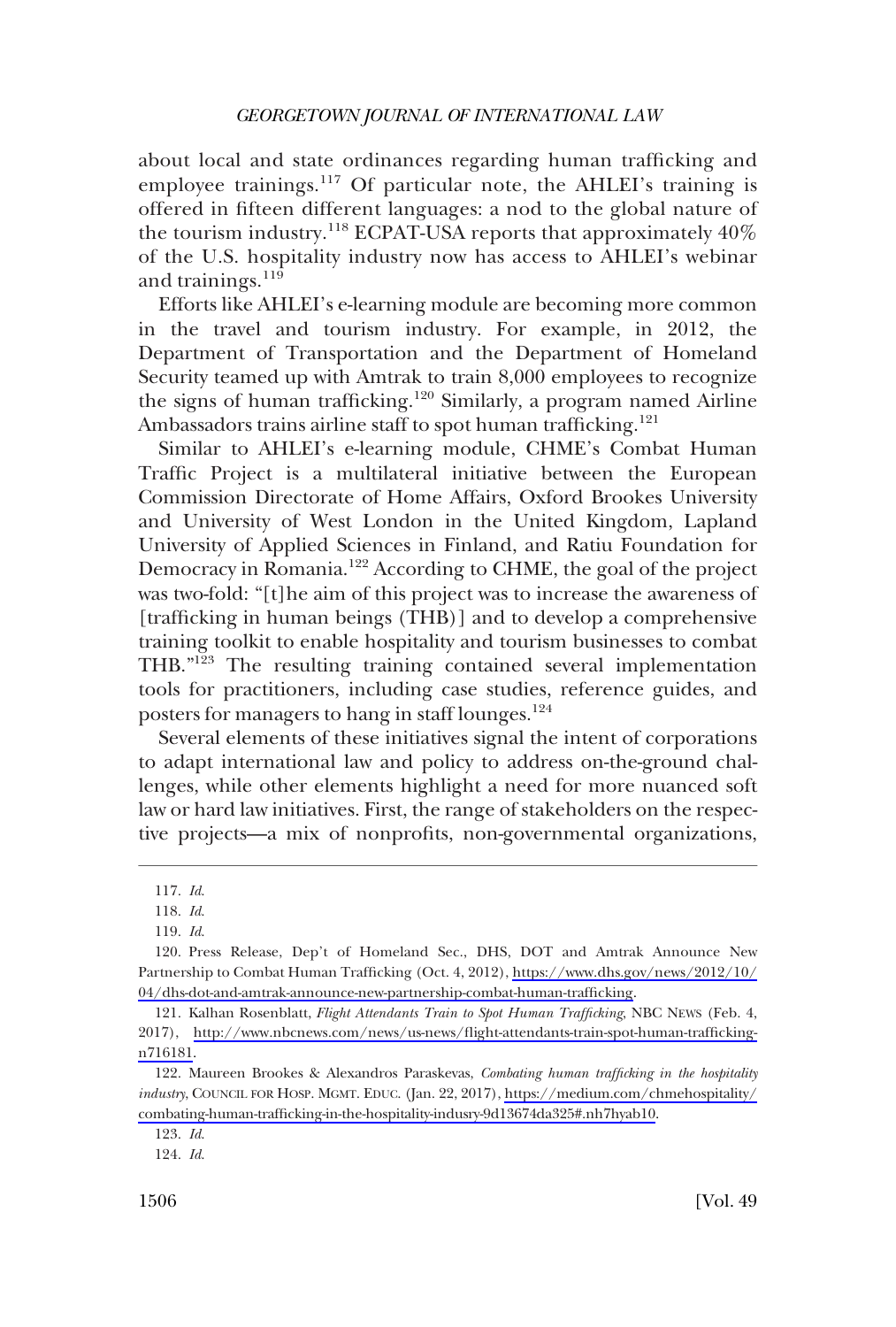corporations, and industry analysts—shows an intention to get the right people in the room. This multi-stakeholder approach is also similar to other global approaches like UNWTO's WCTE. The similarities between programs suggests at least some consensus on one approach to combat trafficking in the industry. This idea will be discussed in further detail in the following sections. Second, awareness-raising trainings like the AHLEI and CHME the bedrock of several international, national, and subnational laws and policies.<sup>125</sup> Thus, it bodes well for future efforts that AHLEI and CHME tailored the trainings to meet specific industry needs. Finally, the fact that both of these trainings were made to be accessible and easily disseminated, whether through implementation tools like posters or translation into a number of languages, sustainably builds upon both international law and policy with regard to information dissemination and knowledge sharing.

There are, however, certain gaps in these CSR programs. For example, while making staff aware of human trafficking is certainly better than the staff being uneducated, the training initiatives lack critical elements under the UNGPs.<sup>126</sup> For example, they do not include an ongoing commitment to accountability after the trainings, such as an enforcement mechanism to report efforts. In this regard, while the initiatives are a step in the right direction, the emphasis on awareness-raising could be construed to show a lack of sincere commitment to combat human trafficking efforts. Indeed, while raising awareness is a helpful and progressive step, it must work in tandem with other industry initiatives.127 That is, there must be an actionable continuum between binding law and awareness-raising initiatives. Lessons from AHLEI's and CHME's trainings are addressed and incorporated into the final section on recommendations for the path forward.

*See, e.g*., U.N. TIP, *supra* note 1, art. 9 (highlighting member country's responisbility to 125. train and educate citizens about human trafficking); Aiken, *supra* note 78 (discussing CATSCA's training requirements).

*See, e.g*., Guiding Principles on Business and Human Rights, *supra* note 96, at ¶ 17 126. (discussing the importance of ongoing diligence to ensure adherence with anti-trafficking measures: "[i]n order to identify, prevent, mitigate and account for how they address their adverse human rights impacts, business enterprises should carry out human rights due diligence. Human rights due diligence . . . (c) Should be *ongoing*, recognizing that the *human rights risks may change over time* as the business enterprise's operations and operating context evolve." (emphasis added)).

<sup>127.</sup> UN OFFICE ON DRUGS & CRIME, UN COMMENTARY ON THE EU - A HUMAN RIGHTS-BASED APPROACH 24 (2011), [https://www.unodc.org/documents/human-trafficking/2011/](https://www.unodc.org/documents/human-trafficking/2011/UN_Commentary_EU_Trafficking_Directive_2011.pdf) [UN\\_Commentary\\_EU\\_Trafficking\\_Directive\\_2011.pdf](https://www.unodc.org/documents/human-trafficking/2011/UN_Commentary_EU_Trafficking_Directive_2011.pdf) ("An integrated and holistic approach gives equal attention to prevention, prosecution, protection and the need for partnership to effectively address[] human trafficking.").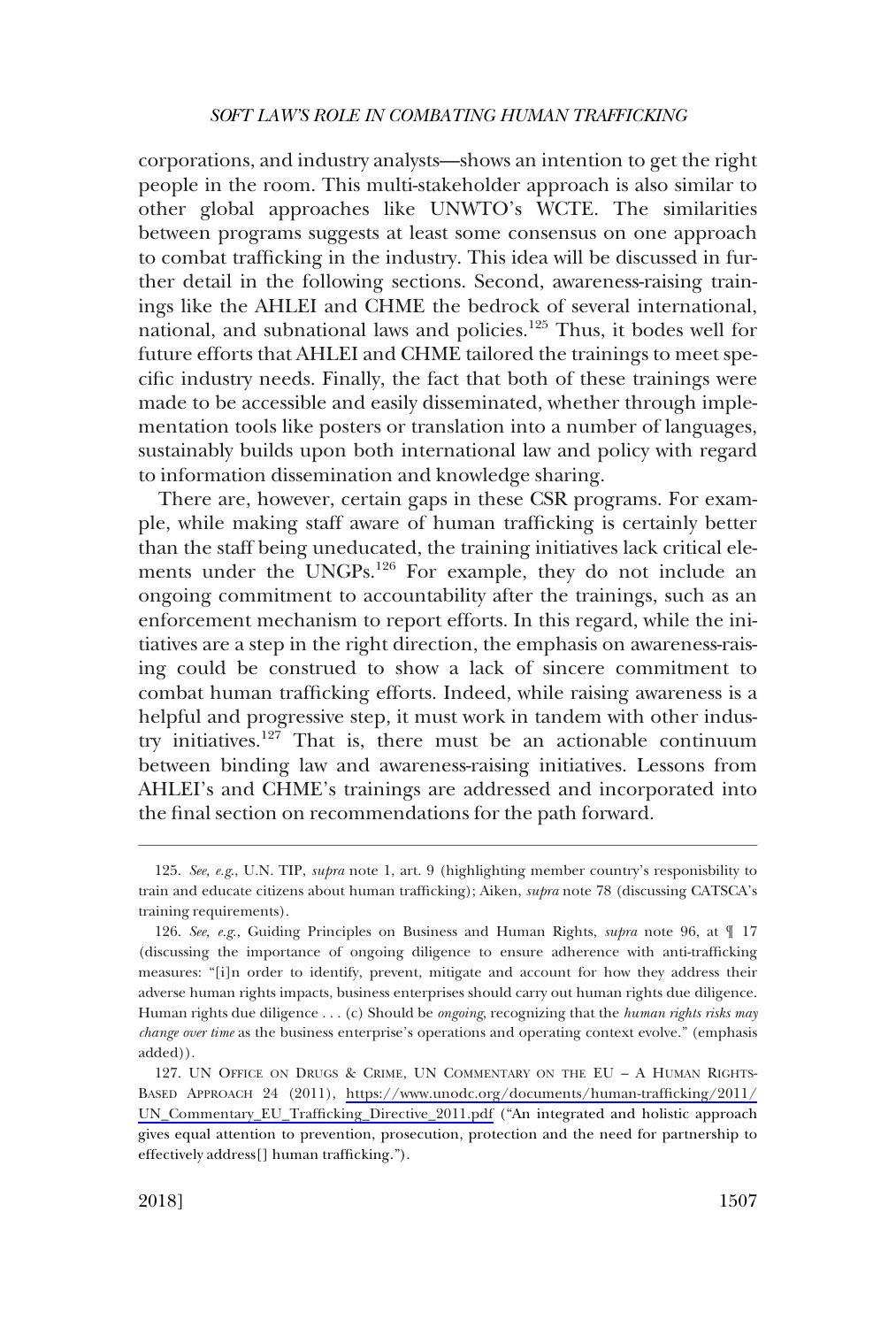#### B. *Partnerships and Commitment: The Code*

<span id="page-21-0"></span>The Code of Conduct for the Protection of Children from Sexual Exploitation in Travel and Tourism (The Code) is an international effort to combat the sexual exploitation of children.<sup>128</sup> Created by ECPAT-Sweden, the UNWTO, and Swedish tour operators following the first World Congress Against Commercial Sexual Exploitation of Children in 1996, The Code has been lauded as a "zero tolerance"129 approach in helping the global travel and tourism industry fight human trafficking.<sup>130</sup> Today, The Code is an independent and global multistakeholder nonprofit seated in Bangkok, Thailand, with more than  $1,300$  signatories in forty-two countries around the world.<sup>131</sup>

Central to The Code are its six criteria. For example, criteria 1 and 6—"To Establish a Policy and Procedure" and "Report Annually," respectively<sup>132</sup>—speak to Principles 18 and 21 of the UNGPs in regard to "know[ing] and show[ing]."<sup>133</sup> Criteria 3, "Include a Clause in Contract," is also significant, as it requires signatories to exact a zero tolerance policy for human trafficking in their supply chains.<sup>134</sup> Like those of AHLEI and CHME, The Code's mission is to provide awareness training, practical tools, and support for the global travel and tourism industry.<sup>135</sup>

The Code contains an enforcement mechanism led by a diverse group of stakeholders who make up the Board of Directors.<sup>136</sup> The Board is composed of nine stakeholders—five industry members and four non-industry representatives.<sup>137</sup> The allocation of seats is highly particular and thoughtfully tailored to invite participation across the tourism industry.<sup>138</sup> Each of the five industry seats is dedicated to a certain area of travel and tourism, such as an airline, hotel chain, or tour operator.<sup>139</sup> The four non-industry seats are similarly diverse. Non-

*About*, THE CODE, <http://www.thecode.org/about/> (last visited Sept. 26, 2018). 128.

<sup>129.</sup> Press Release, UNICEF, UNICEF applauds tourism industry's commitment to stop child sex tourism (June 9, 2010), [https://www.unicef.org/sports/23619\\_53882.html.](https://www.unicef.org/sports/23619_53882.html)

*About*, *supra* note 128. 130.

Rice, *supra* note 11. 131.

*About*, *supra* note 128. 132.

<sup>133.</sup> See generally Guiding Principles on Business and Human Rights, *supra* note 96, at  $\P$  [18, 21.

*About*, *supra* note 128. 134.

<sup>135.</sup> Organisational Structure, THE CODE, [http://www.thecode.org/about/organizational](http://www.thecode.org/about/organizational-structure/)[structure/](http://www.thecode.org/about/organizational-structure/) (last visited Oct. 14, 2018).

*Id*. 136.

*Id*. 137.

*See id*. 138.

*Id*. 139.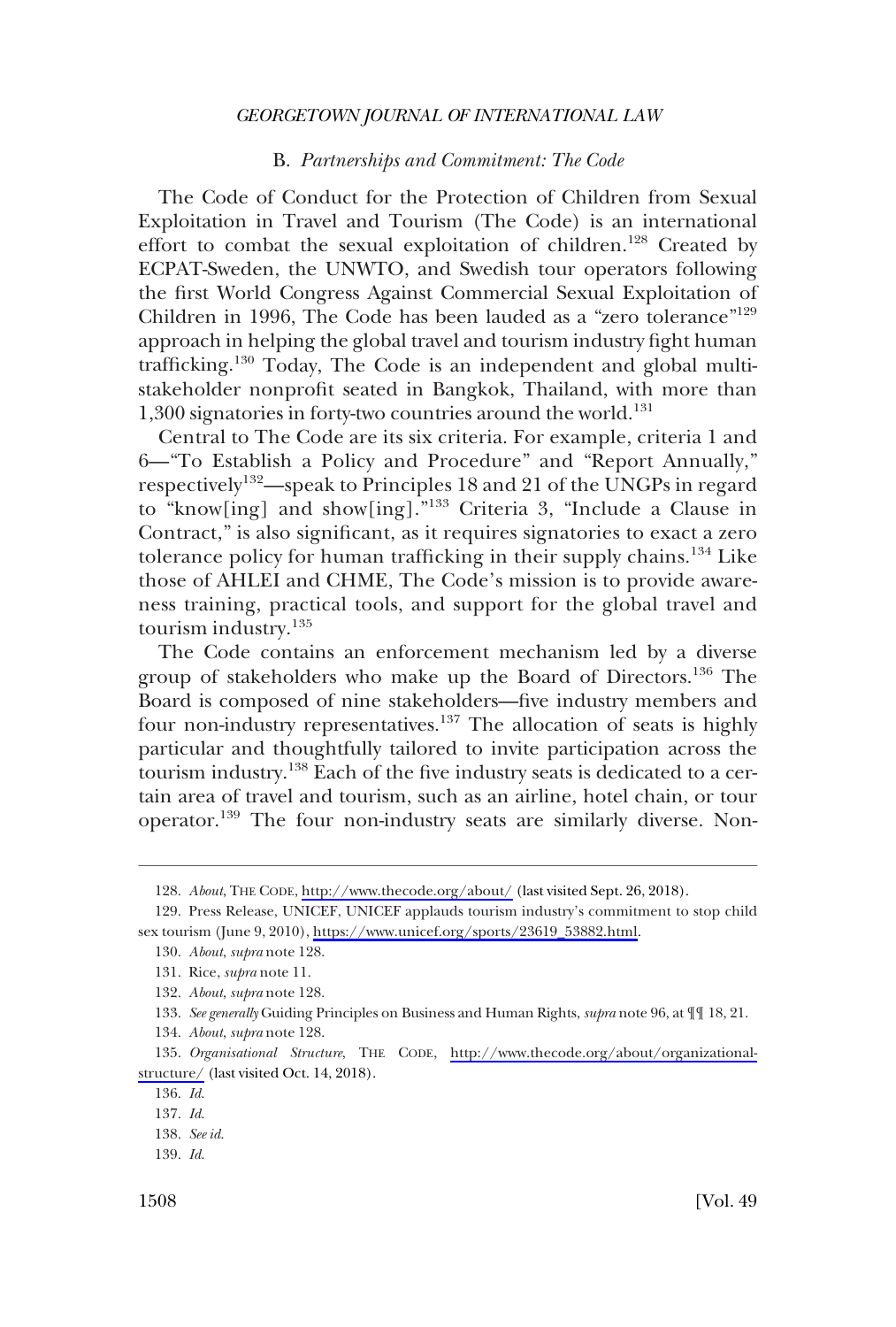<span id="page-22-0"></span>industry seats are allocated to local non-governmental organizations and individual organizations committed to the cause.<sup>140</sup> In turn, the diverse board is responsible for all manners of high-level decision making, including guiding The Code's strategy and, ultimately, the implementation of The Code's six criteria across member organizations.<sup>141</sup>

Despite this mechanism, The Code, too, has certain gaps in creating accountability. First, outside of annual reporting, several elements of The Code's structure create weak accountability mechanisms. For example, The Code is currently funded by member dues and government donations.<sup>142</sup> It therefore seems unlikely that The Code would punish a contributing member for failing to adequately complete annual reporting when that same member helped establish the nonprofit's purse. Second, as ECPAT-USA's *Offenders on the Move: Global Study on Sexual Exploitation of Children in Travel and Tourism 2016* report rightfully states: "the value of its work can only be assessed at the national level in tourism destinations where the sexual exploitation of children takes place."143 Thus, while The Code is a robust, highly coordinated initiative, its efforts are confined only to child trafficking which is just one of several types of trafficking.

However, instead of focusing on The Code's weaknesses, there is a lesson in its strengths. According to a recent member survey, to industry representatives, the biggest driver for The Code's participation is a simple truth: "[j]oining The Code is the right thing to do."<sup>144</sup> In this way, the Code stands for a particularly powerful initiative created by a wide array of stakeholders, including industry insiders and non-governmental organizations. While it is still a voluntary, non-binding initiative, The Code offers helpful insights into the types of initiatives that might be successful in the travel and tourism industry moving forward.

### V. THE PATH FORWARD

"When there is this size of an industry of this kind that operates outside of the rule of law, it threatens everyone," stated Marilyn Carlson Nelson, CEO and chairwoman of Carlson Companies, an international

*Id*. 140.

*Id*. 141.

<sup>142.</sup> ANGELA HAWK & ALISON RAPHAEL, EPCAT INT'L, GLOBAL STUDY ON SEXUAL EXPLOITATION OF CHILDREN IN TRAVEL AND TOURISM 89–90 (2016), [https://static1.squarespace.com/static/](https://static1.squarespace.com/static/594970e91b631b3571be12e2/t/5975f0415016e132ff08e3d1/1500901444238/Global-Report-Offenders-on-the-Move-Final.pdf) [594970e91b631b3571be12e2/t/5975f0415016e132ff08e3d1/1500901444238/Global-Report-](https://static1.squarespace.com/static/594970e91b631b3571be12e2/t/5975f0415016e132ff08e3d1/1500901444238/Global-Report-Offenders-on-the-Move-Final.pdf)[Offenders-on-the-Move-Final.pdf.](https://static1.squarespace.com/static/594970e91b631b3571be12e2/t/5975f0415016e132ff08e3d1/1500901444238/Global-Report-Offenders-on-the-Move-Final.pdf)

*Id*. 143.

<sup>144.</sup> Sarkisian, *supra* note 13, at 9.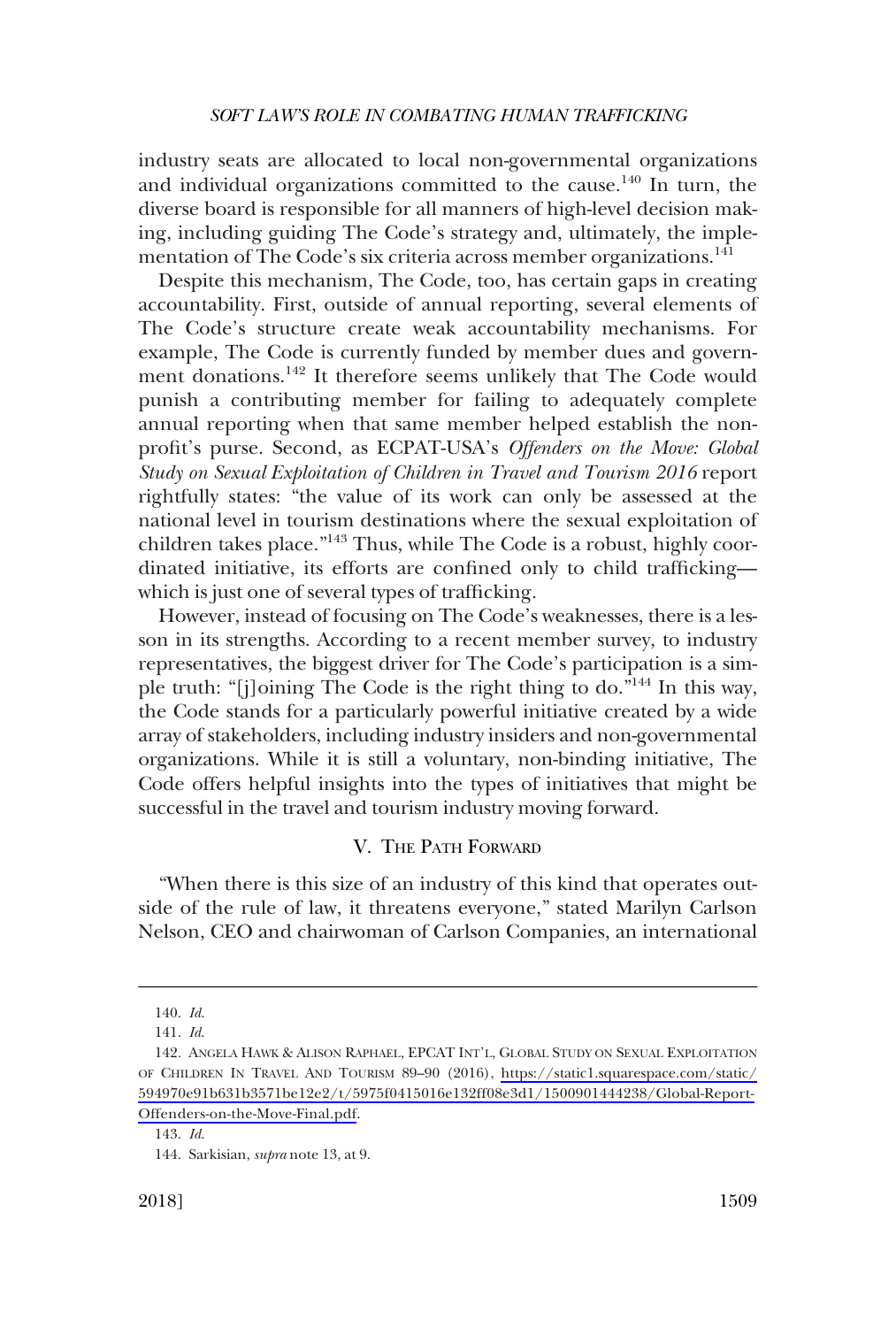<span id="page-23-0"></span>travel corporation and the first U.S. signatory to The Code.<sup>145</sup> In describing the need for corporations to combat human trafficking, Nelson highlights an increasingly difficult truism—human trafficking is increasing, and no single industry, state actor, or international organization can fight this war alone.<sup>146</sup> For this reason, it seems that a multidisciplinary approach to combating human trafficking is the path forward. The U.N. recognizes the merits of this response, stating: "[a]n integrated and holistic approach gives equal attention to prevention, prosecution, protection and the need for partnership to effectively address[] human trafficking . . . ."147

As such, multidisciplinary national and subnational initiatives, informed by international law and policy, are the focus of the following recommendations. The key to forging this path is three-fold: (1) focus on national and subnational level efforts to create corporate accountability by combining hard law and soft law, (2) increase opportunities for multi-stakeholder engagement, and (3) build more public-private partnerships.

# A. *Expand Targeted Hard Law Legislation, Complemented by Soft Law Components*

National and subnational laws are significant opportunities to expand corporate accountability in hard law, because they tend to be more localized and targeted. Moving forward, these laws should include soft law components. The relationship between hard law and soft law is symbiotic: "soft law is considered to provide a low-cost and flexible way to elaborate and fill in the gaps that open up when a standing body of hard law encounters new and unforeseen circumstances."148 That is, soft law can work in tandem with hard law to address issues created by the shifting human trafficking landscape.

This framing has implications for national and subnational antitrafficking legislation. For example, at the national level, adding corporate accountability guidance to India's Trafficking of Persons Bill would help to build a robust accountability component to India's proposed legislation, especially as the country currently faces an increase

<sup>145.</sup> Rice, *supra* note 11.

*About*, U.N. GLOB. INITIATIVE TO FIGHT HUMAN TRAFFICKING, <http://www.ungift.org/about/> 146. (last visited Oct. 18, 2018) ("[H]uman trafficking is a crime of such magnitude and atrocity that it cannot be dealt with successfully by any government alone. This global problem requires a global, multi-stakeholder strategy that builds on national efforts throughout the world.").

UN OFFICE ON DRUGS & CRIME, *supra* note 127. 147.

Hard Law vs. Soft Law, *supra* note 26, at 722. 148.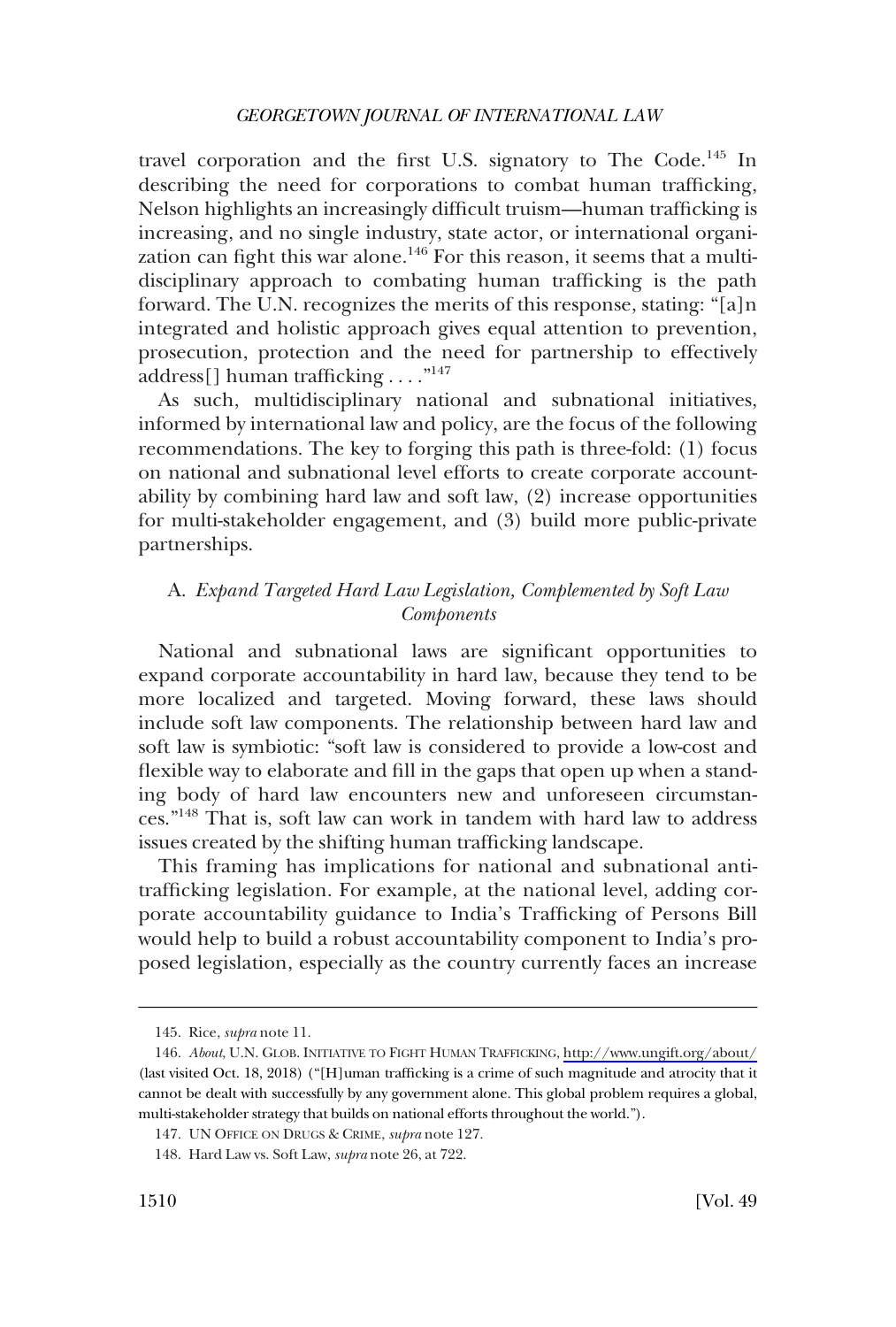<span id="page-24-0"></span>in forced labor due to globalization.<sup>149</sup> However, for countries like the United Kingdom with existing human trafficking hard law that contains soft law provisions, the reverse may be true. Adding hard law penalties to re-enforce the soft law mandatory reporting requirements can raise the floor for corporations doing the bare minimum. At the subnational level, Pennsylvania's and Connecticut's anti-trafficking legislation should consider adding state-specific soft law measures aimed at trafficking prevention. In a state like Connecticut where legislation already contains a number of awareness-raising soft law initiatives, additional principles outlining steps beyond these efforts, such as requirements to participate in separate working groups or task forces to share lessons learned from implementation, might be beneficial. Ultimately, exploring the synergies between soft law and hard law can lead to expanded corporate accountability in the changing trafficking landscape.

### B. *Increase Opportunities for Public-Private Multistakeholderism*

Multistakeholderism, already a strong part of soft law and CSR initiatives, could be better integrated into the national and subnational legislation process. In the future, lawmakers may want to consider adopting a multi-stakeholder approach to the national and subnational anti-trafficking legislative process. This approach might include a diverse group of industry and civil society stakeholders as well as individuals, such as victims, to drive accountability.

John Ruggie discussed the importance of having the right types of stakeholders at the table in multi-stakeholder initiatives: "the issue is not the number of parties so much . . . as it is the kind of relations that are instituted among them."<sup>150</sup> Connecticut's Public Act No. 16- 71 is an exemplary model for bringing stakeholders together to draft legislation, as it includes a range of actors with careful thought towards "the kind of relations"<sup>151</sup> between parties. For example, by including AHLA and Marriott International alongside Grace Farms, the Connecticut legislature ensured that almost all members of society who were affected by Act No. 16-71 could have a say in its creation. In this way, the drafting process shed light on the shared fight to combat trafficking, uniting public and private sectors alike to drive corporate accountability.

*India*, *supra* note 64. 149.

<sup>150.</sup> John G. Ruggie, *Mulitlateralism: the Anatomy of an Institution*, 46 INT'L ORG. 561, 566 (1992).

*Id*. 151.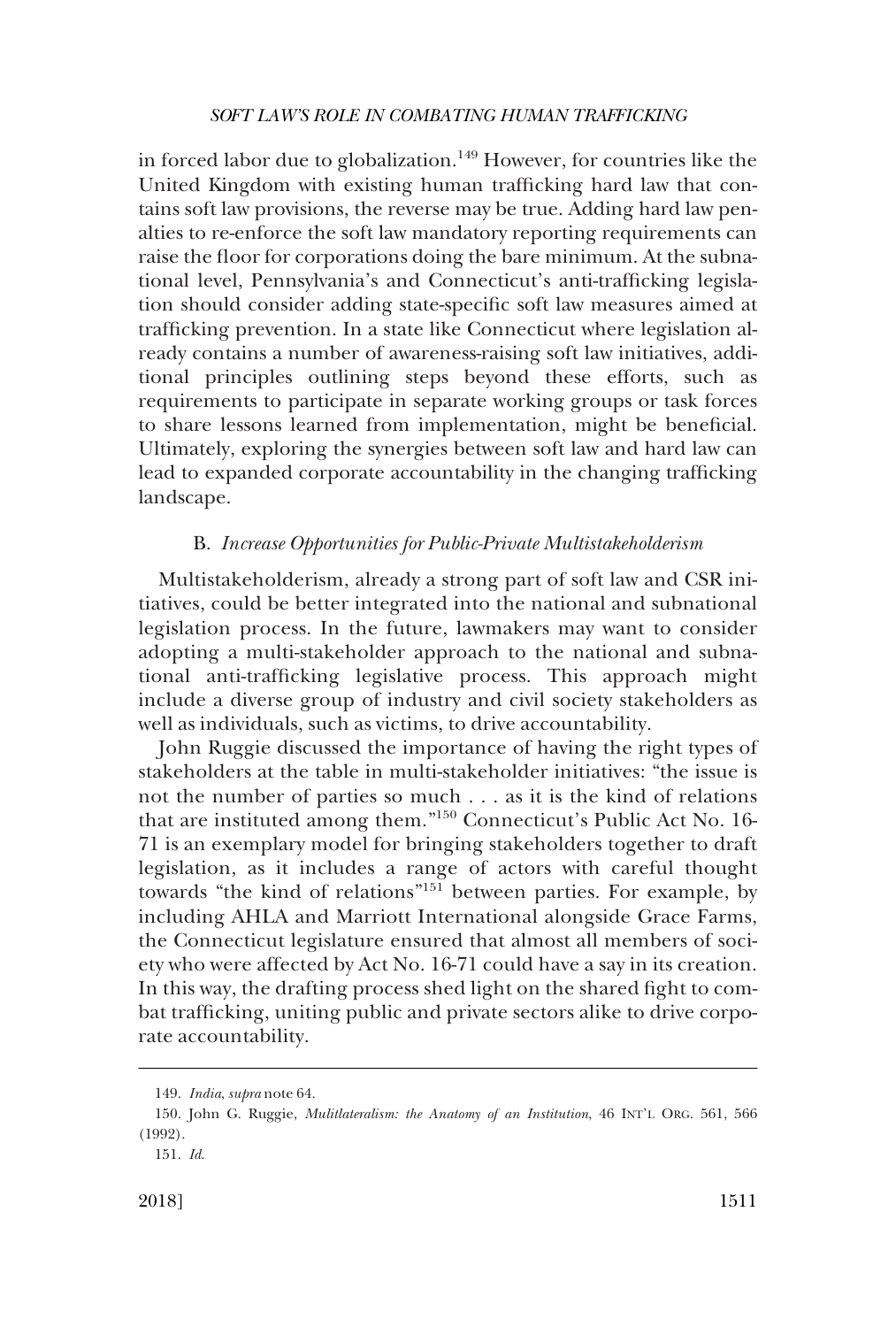<span id="page-25-0"></span>However, noticeably missing from the multi-stakeholder initiatives discussed in this paper is the voice of individuals for whom these laws are largely made. Bringing the civil society voice to the table for multistakeholder initiatives has a practical element as well. Adding a face to anti-trafficking initiatives may help drive corporate accountability. Consider, "[m]ost CSR initiatives currently implemented in the private sector are a direct response to the demand for greater social responsibility,"<sup>152</sup> and nowhere is this demand more evident than in consumers or even former victims. For certain, multistakeholderism should continue to play a large role on the path forward.

#### C. *Develop Capacity-Building Initiatives Through Public-Private Partnerships*

Awareness-raising efforts like AHLA's AHLEI e-learning modules and CHME's Combat Human Trafficking Project are important CSR efforts that are largely dependent on the network effect. Meaning, the value of these initiatives increases when more travel and tourism corporations implement them. This is why private-public partnerships, like that of Marriott and AHLA in the re-launch of a staff training module for expanded use, is of the utmost importance. Just as soft law can fill gaps left by hard law, private companies, with a wealth of resources and driven by social responsibility, can and should assist public initiatives.

In practice, this approach might include large-scale efforts like multinational hotels or airline operators subsidizing not-for-profit human trafficking research opportunities or new public awareness campaigns about trafficking. Partnerships like these underscore the bottom line that no single corporation or industry can take on the global challenge of human trafficking alone, and innovative partnerships can create new opportunities across sectors. Thus, deepening ties within and across sectors enhances the network effect of anti-trafficking efforts.

### VI. CONCLUSION

"Unwitting accomplice" is the term *Travel Weekly* uses to describe the global travel and tourism industry's unique position in the human trafficking supply and demand chain.<sup>153</sup> As tourism around the world increases, the global travel and tourism infrastructure becomes manipulated by increasingly savvy human traffickers.<sup>154</sup> Fortunately, the

George & Smith, *supra* note 23, at 94. 152.

<sup>153.</sup> Rice, *supra* note 11.

*Savvy Traffickers*, *supra* note 9. 154.